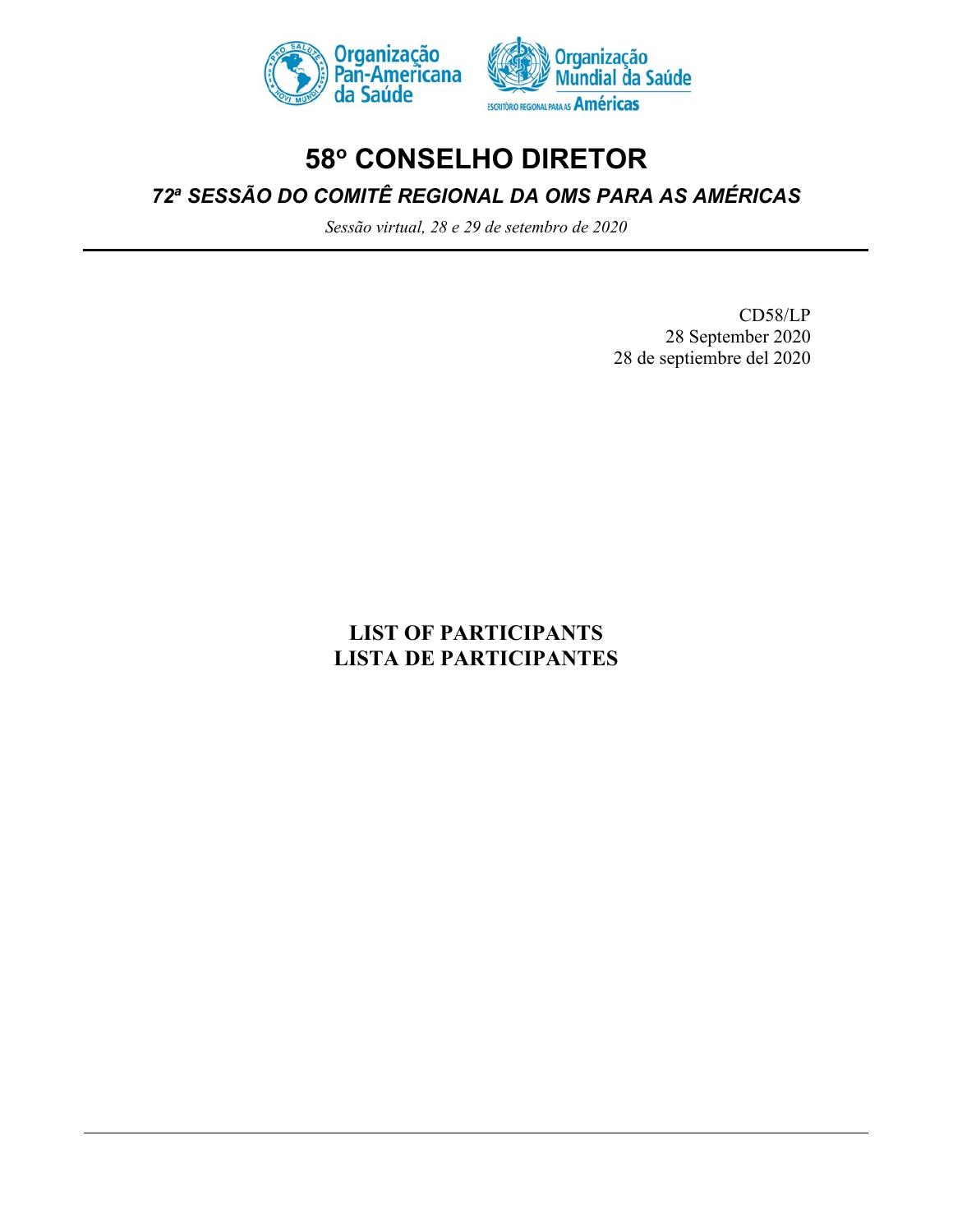# **LIST OF PARTICIPANTS/LISTA DE PARTICIPANTES OFFICERS/MESA DIRECTIVA**

**President / Presidente:** Dr. Fernando Ruíz Gómez (Colombia) **Vice-President / Vicepresidente:** Hon. Nickolas Steele (Grenada) **Vice-President / Vicepresidente:** Lcda. Alba Consuelo Flores Ferrufino (Honduras) **Rapporteur / Relator: Capporteur / Relator: Dr. Miguel Asqueta Sóñora (Uruguay)** 

# **MEMBER STATES/ESTADOS MIEMBROS**

#### **ANTIGUA AND BARBUDA/ANTIGUA Y BARBUDA**

Head of Delegation – Jefe de Delegación

Hon. Molwyn M. Joseph, MP Minister of Health, Wellness, and the **Environment** Ministry of Health, Wellness, and the **Environment** St. John's

Alternate Head of Delegation – Jefe Alterno de Delegación

Dr. Rhonda Sealey-Thomas Chief Medical Officer Ministry of Health, Wellness, and the **Environment** St. John's

# **ARGENTINA**

Head of Delegation – Jefe de Delegación

Dr. Ginés González García Ministro de Salud Ministerio de Salud Buenos Aires

Alternate Head of Delegation – Jefe Alterno de Delegación

Dra. Carla Moretti Directora Nacional de Relaciones Internacionales Ministerio de Salud Buenos Aires

**ARGENTINA** *(cont.)*

Delegates – Delegados

Dra. Gabriela Ramírez Asesora Dirección Nacional de Relaciones Internacionales Ministerio de Salud Buenos Aires

Lic. Georgina Grigioni Asesora, Dirección Nacional de Relaciones Internacionales Ministerio de Salud Buenos Aires

Alternates and Advisers – Suplentes y Asesores

Lic. Andrea Polach Asesora Dirección Nacional de Relaciones **Internacionales** Ministerio de Salud Buenos Aires

# **BAHAMAS**

Head of Delegation – Jefe de Delegación

Hon. Renward R. Wells, M.P. Minister of Health Ministry of Health Nassau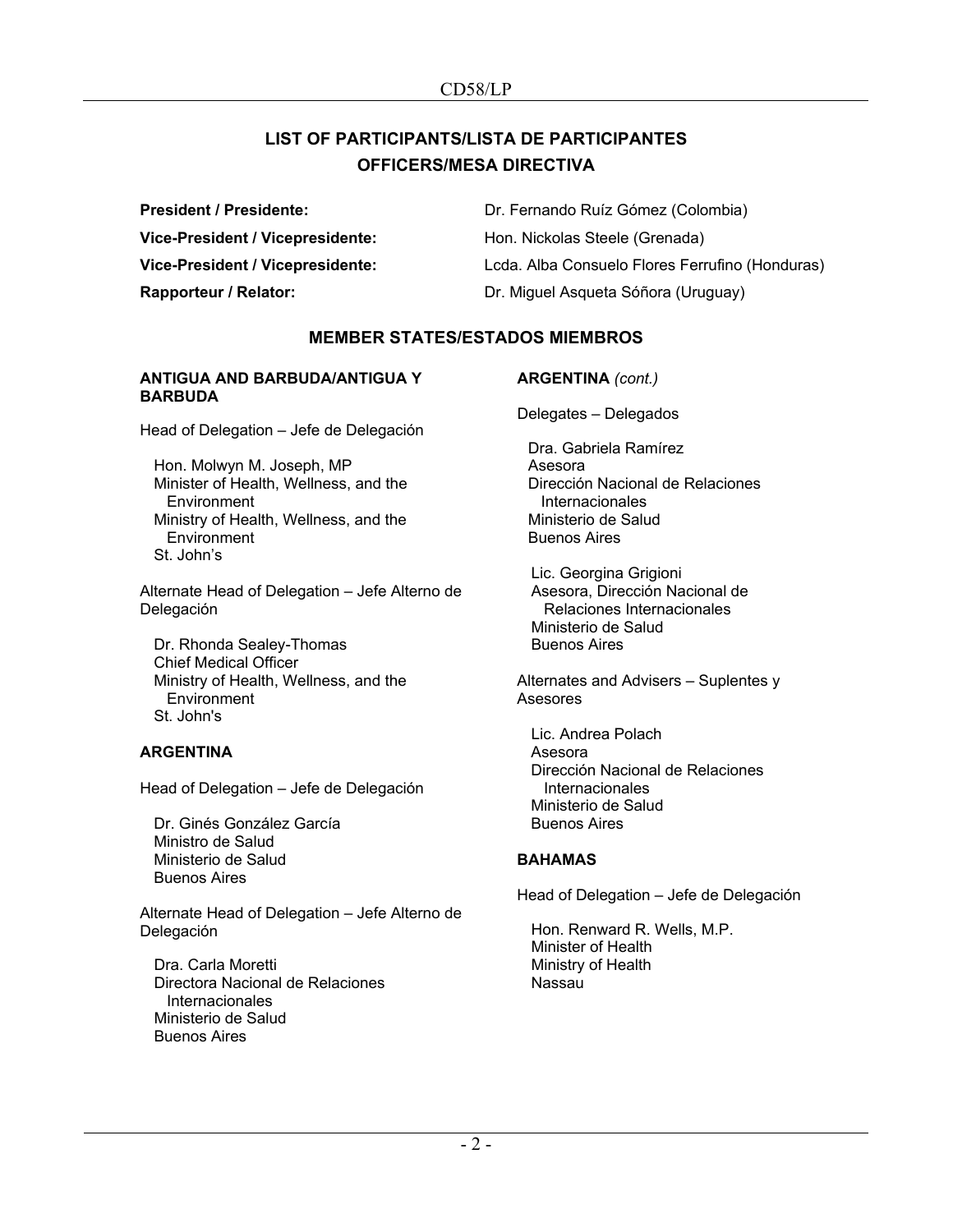#### **BAHAMAS** *(cont.)*

Alternate Head of Delegation – Jefe Alterno de Delegación

His Excellency Sidney S. Collie Ambassador, Permanent Representative of The Bahamas to the Organization of American States Washington, D.C.

Delegates – Delegados

Dr. Pearl McMillan Chief Medical Officer Ministry of Health Nassau

Dr. Cherita Moxey Senior House Officer Ministry of Health Nassau

#### **BARBADOS**

Head of Delegation – Jefe de Delegación

Lt. Col. Hon. Jeffrey D. Bostic Minister of Health and Wellness Ministry of Health and Wellness St. Michael

Alternate Head of Delegation – Jefe Alterno de Delegación

Dr. Kenneth George Chief Medical Officer Ministry of Health and Wellness St. Michael

Delegates – Delegados

Dr. Anton Best Senior Medical Officer Ministry of Health and Wellness St. Michael

Mrs. Janeth Phillips Permanent Secretary Ministry of Health and Wellness St. Michael

## **BARBADOS** *(cont.)*

Alternates and Advisers – Suplentes y Asesores

Dr. Leslie Rollock Senior Medical Officer Ministry of Health and Wellness St. Michael

Dr. Arthur Phillips Senior Medical Officer Ministry of Health and Wellness St. Michael

Mrs. Stacie Goring Senior Health Planner Ministry of Health and Wellness St. Michael

His Excellency Noel A. Lynch Ambassador, Permanent Representative of Barbados to the Organization of American States Washington, D.C.

Ms. Christobelle Reece Deputy Chief of Mission Ministry of Health and Wellness St. Michael

Mrs. Madisa Downes First Secretary, Alternate Representative of Barbados to the Organization of American States Washington, D.C.

Mr. Jovan Reid First Secretary, Alternate Representative of Barbados to the Organization of American States Washington, D.C.

# **BELIZE/BELICE**

Head of Delegation – Jefe de Delegación

Dr. Jorge George Gough Chief Executive Officer Ministry of Health Belmopan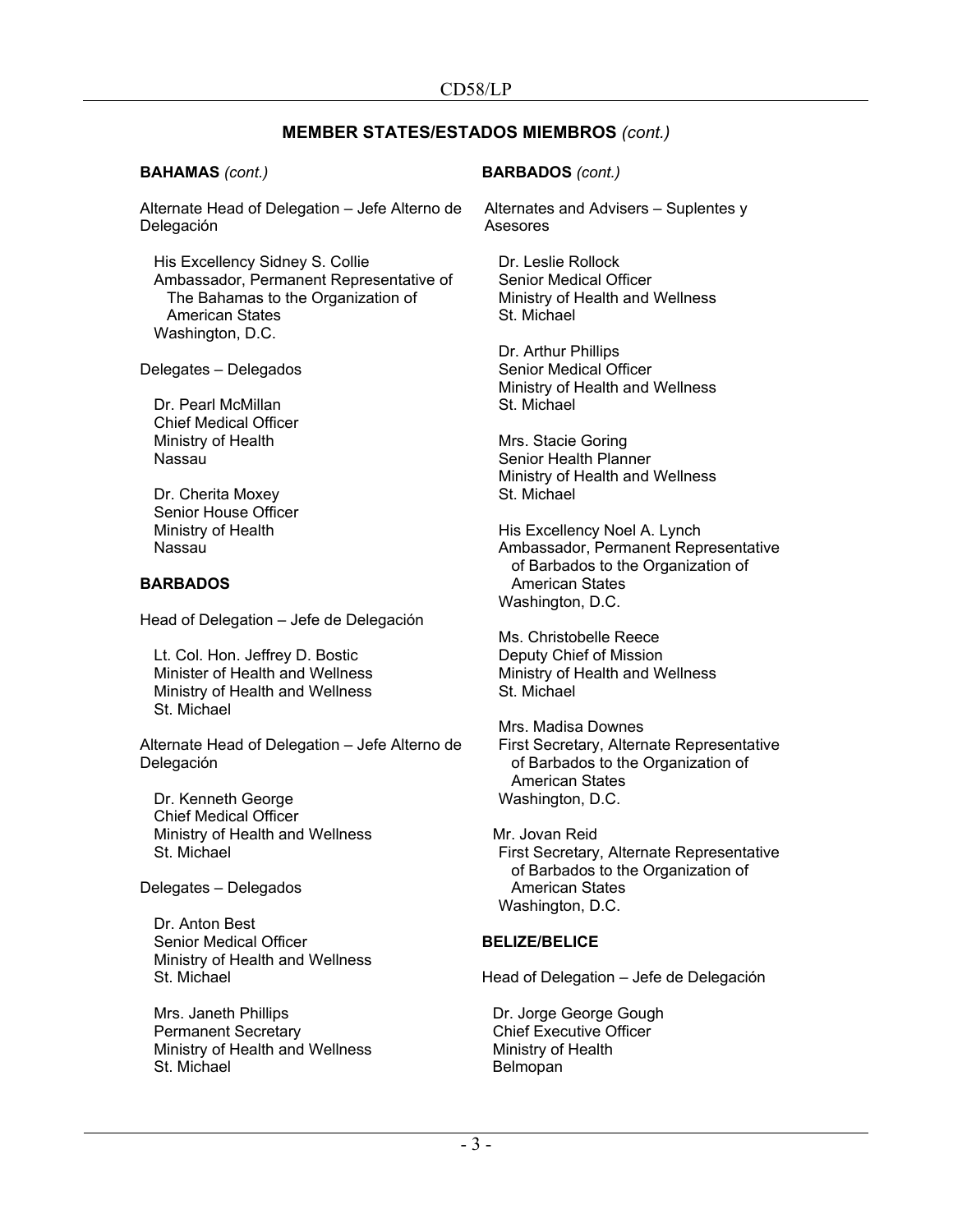#### **BOLIVIA (PLURINATIONAL STATE OF/BOLIVIA ESTADO PLURINACIONAL DE)**

Head of Delegation – Jefe de Delegación

Dra. María Eidy Roca de Sangueza Ministra de Salud Ministerio de Salud La Paz

Alternate Head of Delegation – Jefe Alterno de Delegación

Dr. Juan Oscar Landívar Zambrana Viceministro de Promoción, Vigilancia Epidemiológica, Medicina Tradicional e Interculturalidad Ministerio de Salud La Paz

Delegates – Delegados

Dr. Miguel Ángel Delgado Koriyama Viceministro de Gestión del Sistema Sanitario Ministerio de Salud La Paz

Dra. Graciela Minaya Ramos Coordinadora de Despacho Ministerial Ministerio de Salud La Paz

Alternates and Advisers – Suplentes y Asesores

Sr. Erick Foronda Ministro Consejero, Misión Permanente de Bolivia ante ante la Organización de los Estados Americanos Washington, D.C.

Sr. Juan Natusch Segundo Secretario, Misión Permanente de Bolivia ante ante la Organización de los Estados Americanos Washington, D.C.

# **BRAZIL/BRASIL**

Head of Delegation – Jefe de Delegación

Sr. Eduardo Pazuello Ministro de Estado da Saúde Ministério da Saúde Brasília

Alternate Head of Delegation – Jefe Alterno de Delegación

Sr. Gabriel Boff Moreira Ministro Conselheiro, Representante Alterno do Brasil junto à Organização dos Estados Americanos Washington, D.C.

Delegates – Delegados

Sr. Flávio Werneck Noce dos Santos Assessor Especial para Assuntos Internacionais de Saúde Ministério da Saúde Brasília

Sr. Carlos Fernando Gallinal Cuenca Conselheiro, Representante Alterno do Brasil junto à Organização dos Estados Americanos Washington, D.C.

Alternates and Advisers – Suplentes y Asesores

Sr. Matheus Machado de Carvalho Primeiro Secretário, Assesor da Divisão de Ciudadania do Ministério de Relações Exteriores Rio de Janeiro

Sra. Cristina Alexandre Primeira Secretária, Chefe da assesoria de Asuntos Internacionais em Saúde Ministério da Saúde Brasilia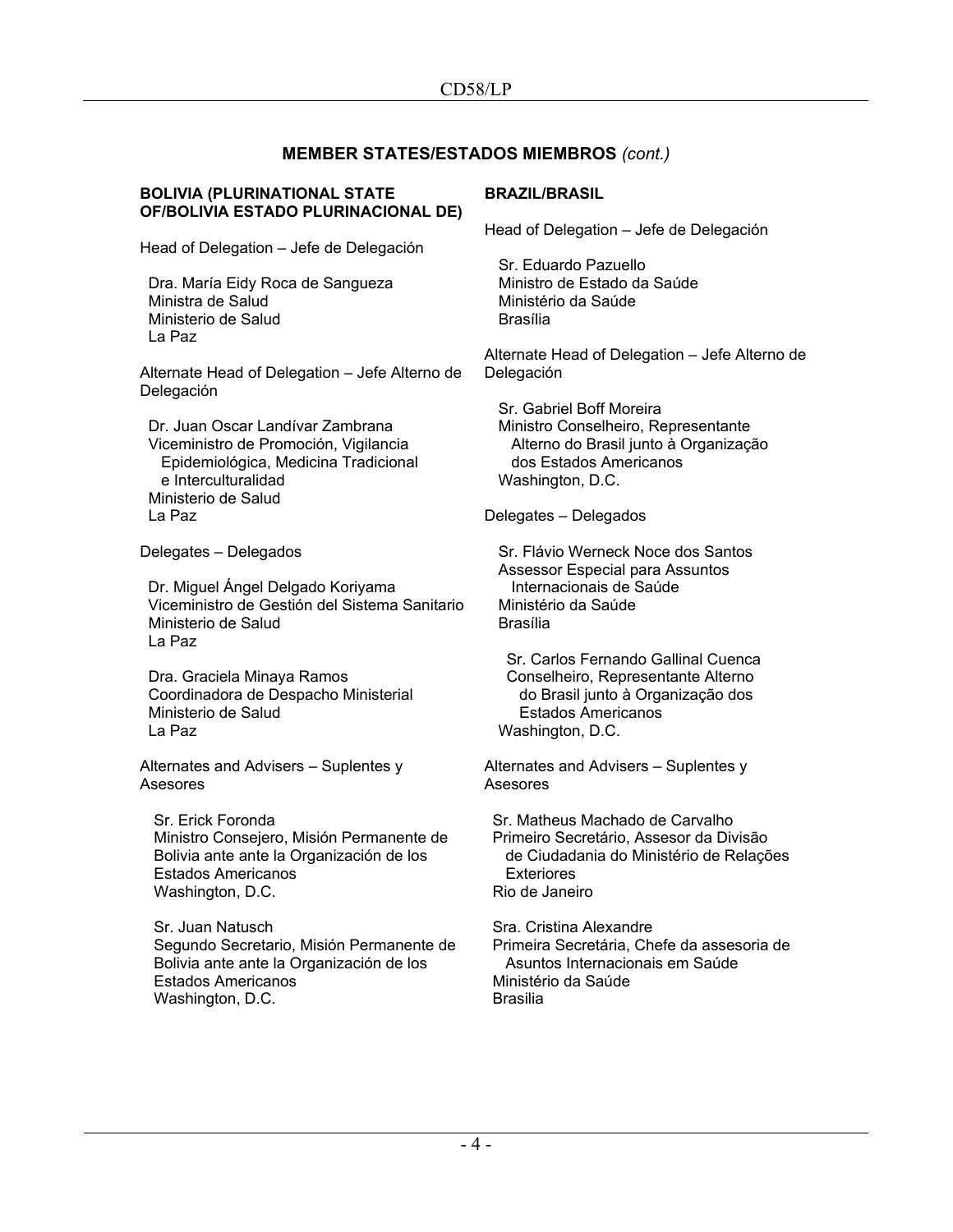**BRAZIL/BRASIL** *(cont.)*

Alternates and Advisers – Suplentes y Asesores *(cont.)*

Sr. Vinicius Lúcio Ferreria Chefe da Divisão de Temas Multilaterales da Assesoria de Assuntos Internacionais em Saúde Ministério da Saúde Brasilia

Sra. Maria Clara de Paula Tusco Primeira-Secrétaria, Representante Alterna do Brasil junto à Organização dos Estados Americanos Washington, D.C.

Sr. Matheus Corradi de Souza Terceiro Secretário Assesor da Divisão de Ciudadania Ministério das Relações Exteriores Brasilia

Sra. Indiara Meira Gonçalves Assessora para Assuntos Multilaterais Ministério da Saúde Brasília

Sra. Mariana Darvenne Analista Técnica Assuntos Multilaterais da Assesoria de Assuntos Internacionais Ministério do Saúde Brasilia

#### **CANADA/CANADÁ**

Head of Delegation – Jefe de Delegación

Mr. Michael Pearson Branch Head Office of International Affairs for the Health Portfolio Health Canada, Ottawa

## **CANADA/CANADÁ** *(cont.)*

Alternate Head of Delegation – Jefe Alterno de Delegación

His Excellency Hugh Adsett Ambassador, Permanent Representative of Canada to the Organization of American **States** Washington, D.C.

Delegates – Delegados

Mr. Nicolas Palanque Director, Multilateral Relations Division Office of International Affairs for the Health Portfolio Government of Canada, Ottawa

Ms. Lucero Hernandez Manager, Multilateral Relations Division Office of International Affairs for the Health Portfolio Government of Canada, Ottawa

Alternates and Advisers – Suplentes y Asesores

Ms. Monica Palak Senior Policy Analyst Multilateral Relations Division Office of International Affairs for the Health Portfolio Government of Canada, Ottawa

Ms. Jennifer Izaguirre Policy Analyst Office of International Affairs for the Health Portfolio Government of Canada, Ottawa

Mr. William Wang Policy Analyst Office of International Affairs for the Health Portfolio Government of Canada, Ottawa

Ms. Charlotte McDowell Senior Development Officer and Alternate Representative of Canada to the Organization of American States Washington, D.C.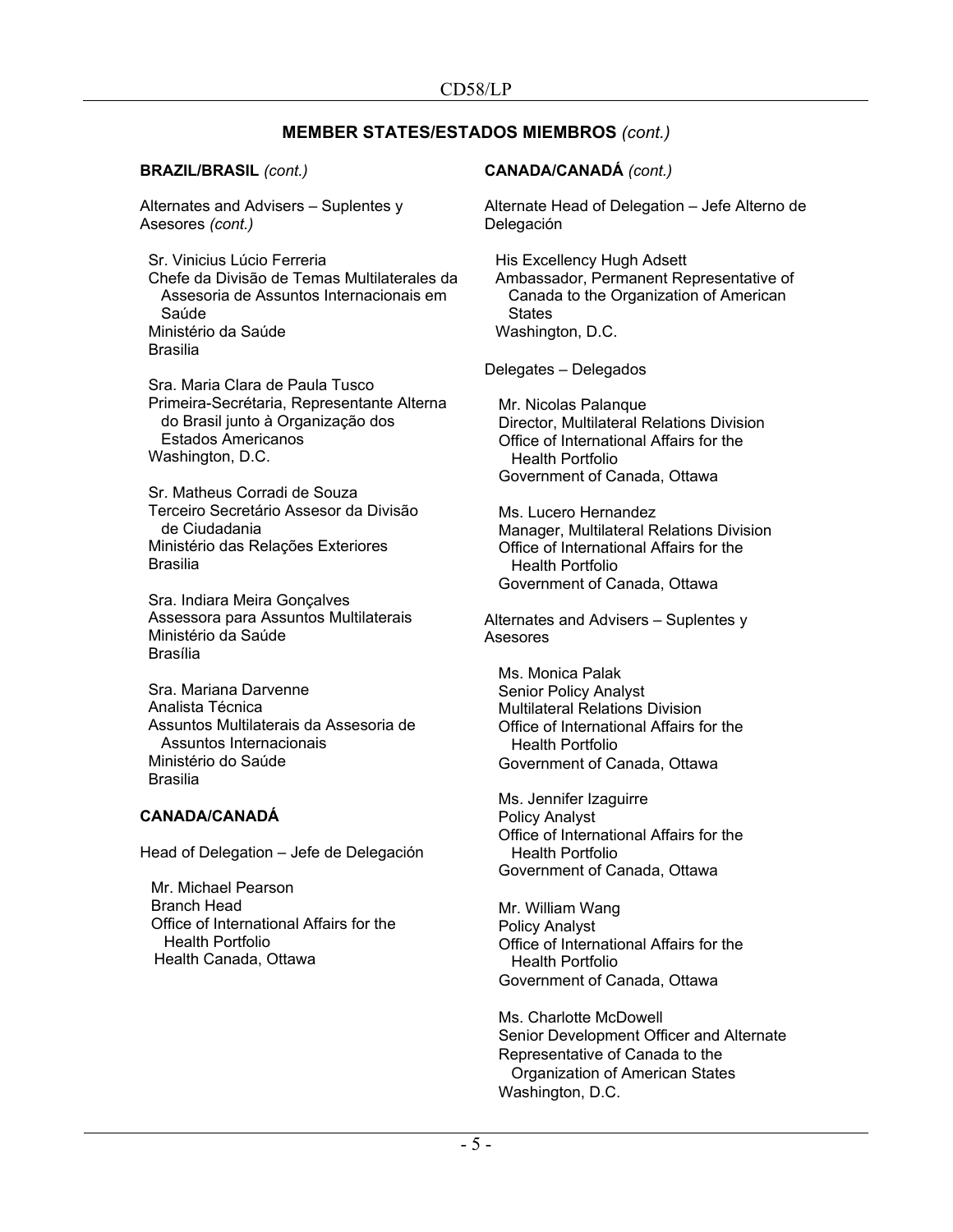## **CANADA/CANADÁ** *(cont.)*

Alternates and Advisers – Suplentes y Asesores *(cont.)*

Mr. Francois Jubinville Deputy Head of Mission Permanent Mission of Canada to the Organization of American States Washington, D.C.

Ms. Marissa de la Torre Ugarte Policy Analyst Global Affairs Canada Inter-American Program **Ottawa** 

Dr. Horacio Arruda Directeur national de Santé et Sous-Ministre Adjoint à la Direction Générale de la Santé Publique Ministère de la Santé et des Services Sociaux Québec

Sarah Langevin Conseillère en Affaires Internationales Direction des Affaires Intergouvernementales et Internationales Ministère de la Santé et des Services Sociaux Québec

Mr. Yipeg Ge Public Health Resident Public Health Agency of Canada University of Ottawa

# **CHILE**

Head of Delegation – Jefe de Delegación

Dr. Enrique Paris Mancilla Ministro de Salud Ministerio de Salud Santiago

## **CHILE** *(cont.)*

Alternate Head of Delegation – Jefe Alterno de Delegación

Excmo. Sr. Hernán Salinas Embajador, Representante Permanente de Chile ante la Organización de los Estados Americanos Washington, D.C.

Delegates – Delegados

Dr. Patricio Muñoz Jara Encargado de Asuntos Internacionales Ministerio de Salud Santiago

Dr. Francisco Adriazola Santibáñez Coordinador de Asuntos Internacionales Ministerio de Salud Santiago

Alternates and Advisers – Suplentes y Asesores

Sra. Carolina Horta Consejera, Representante Alterna de Chile ante la Organización de los Estados **Americanos** Washington, D.C.

# **COLOMBIA**

Head of Delegation – Jefe de Delegación

Dr. Fernando Ruíz Gómez Ministro de Salud y Protección Social Ministerio de Salud y Protección Social Bogotá

Alternate Head of Delegation – Jefe Alterno de Delegación

Excmo. Sr. Alejandro Ordoñez Maldonado Embajador, Representante Permanente de Colombia ante la Organización de los Estados Americanos Washington, D.C.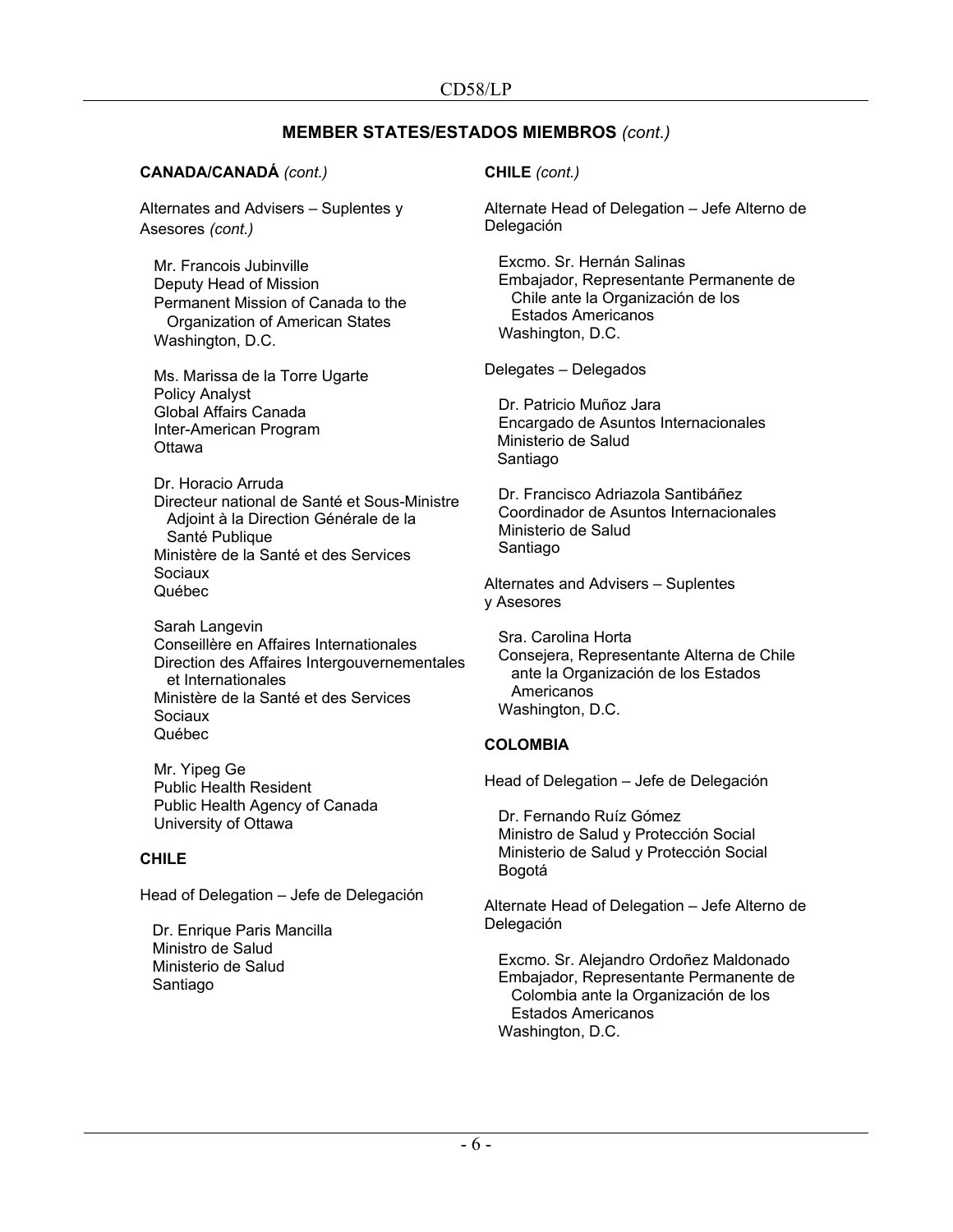**COLOMBIA** *(cont.)*

Delegates – Delegados

Sr. Gerson Bermont Asesor, Despacho del Ministro Ministerio de Salud y Protección Social Bogotá

Sr. Lucas Sebastián Gómez García Director de Asuntos Económicos Sociales y Ambientales Ministerio de Relaciones Exteriores Bogotá

Alternates and Advisers – Suplentes y Asesores

Sra. Adriana Maldonado Ministro Consejero, Representante Alterna de Colombia ante la Organización de los Estados Americanos Washington, D.C.

Sra. Paola M. Bernal Coordinadora de Cooperación y Relaciones Internacionales Ministerio de Salud y Protección Social Bogotá

Sra. Ximena Valdivieso Coordinadora de Asuntos Sociales Dirección de Asuntos Económicos, Sociales y Ambientales Ministerio de Relaciones Exteriores Bogotá

Sra. Grecia Saray Umbarila Vélez Asesora, Grupo de Cooperación y Relaciones Internacionales Ministerio de Salud y Protección Social Bogotá

Sr. Luis Hernán Hincapié Matoma Asesor, Coordinación de Asuntos Sociales Dirección de Asuntos Económicos, Sociales y Ambientales Ministerio de Relaciones Exteriores Bogotá

# **COSTA RICA**

Head of Delegation – Jefe de Delegación

Dr. Daniel Salas Pereza Ministro de Salud Ministerio de Salud San José

Alternate Head of Delegation – Jefe Alterno de Delegación

Excmo. Sr. Olger Ignacio González Espinoza Embajador, Representante Permanente de Costa Rica ante la Organización de los Estados Americanos Washington

Delegates – Delegados

Dr. Carlos Salguero Mendoza Asesor, Despacho Ministerial Ministerio de Salud Pública San José

Dra. Andrea Garita Castro Directora de Planificación Ministerio de Salud San José

Alternates and Advisers – Suplentes y Asesores

Lic. Adriana Salazar González Jefe de Relaciones Internacionales Ministerio de Salud San José

Sr. Antonio Alarcón Zamora Ministro Consejero, Representante Alterno de Costa Rica ante la Organización de los Estados Americanos Washington, D.C.

Sra. Laura Raquel Pizarro Viales Ministra Consejera, Representante Permanente de Costa Rica ante la Organización de los Estados Americanos Washington, D.C.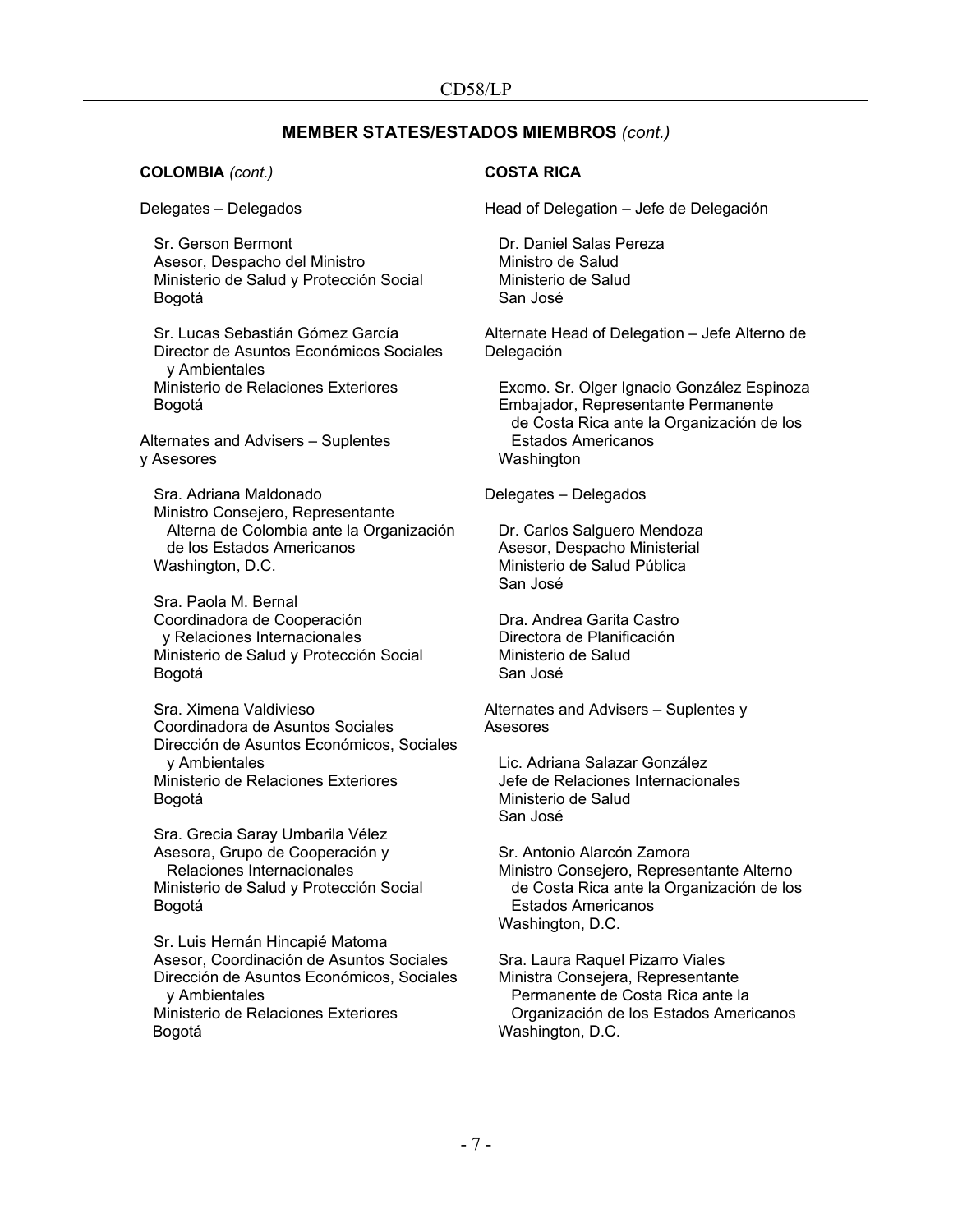## **COSTA RICA** *(cont.)*

Alternates and Advisers – Suplentes y Asesores *(cont.)*

Sra. Sofía Isabel Mitjavila Sánchez Ministra Consejera, Representante Permanente de Costa Rica ante la Organización de los Estados Americanos Washington, D.C.

# **CUBA**

Head of Delegation – Jefe de Delegación

Dr. José Ángel Portal Miranda Ministro de Salud Pública Ministerio de Salud Pública La Habana

Alternate Head of Delegation – Jefe Alterno de Delegación

Dra. Marcia Cobas Ruiz Viceministra de Salud Ministerio de Salud Pública La Habana

Delegates – Delegados

Dr. Néstor Marimón Torres Director de Relaciones Internacionales Ministerio de Salud Pública La Habana

Dra. Regla Angulo Pardo Viceministra de Salud Pública Ministerio de Salud Pública La Habana

Alternates and Advisers – Suplentes y Asesores

Excmo. Sr. José R. Cabañas Rodríguez Embajador Embajada de Cuba Washington, D.C.

Dr. Francisco Alberto Durán García Director Nacional de Epidemiología Ministerio de Salud Pública La Habana

**CUBA** *(cont.)*

Alternates and Advisers – Suplentes y Asesores *(cont.)*

Lic. Evelyn Martínez Cruz Especialista de Organismos Internacionales Ministerio de Salud Pública La Habana

Sr. Pablo Berti Oliva Consejero, Jefe del Grupo de Derechos Humanos y Asuntos Socio-humanitarios Ministerio de Relaciones Exteriores La Habana

Sr. Dariel Quintana Fraga Tercer Secretario Embajada de Cuba Washington, D.C.

# **DOMINICA**

Head of Delegation – Jefe de Delegación

Hon. Dr. Irving Mclntyre Minister of Health, Wellness and New Health Investment Ministry of Health, Wellness and New Health Investment Dominica

#### **DOMINICAN REPUBLIC/REPÚBLICA DOMINICANA**

Head of Delegation – Jefe de Delegación

Dr. Antonio Plutarco Arias Arias Ministro de Salud Ministerio de Salud Pública Santo Domingo

Alternate Head of Delegation – Jefe Alterno de Delegación

Excmo. Sr. Josué Fiallo Embajador, Representante Alterno de la República Dominicana ante la Organización de los Estados Americanos Washington, D.C.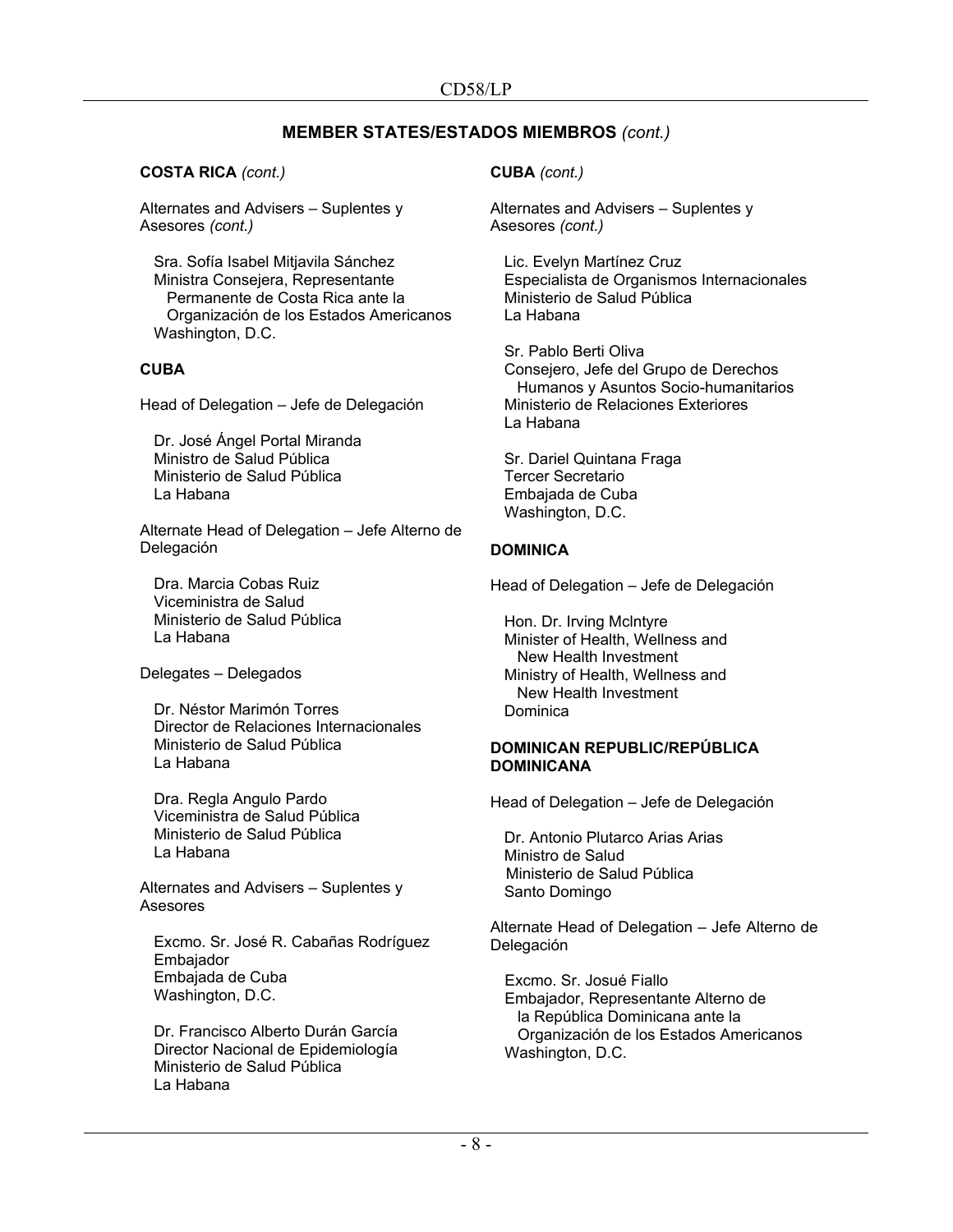#### **DOMINICAN REPUBLIC/REPÚBLICA DOMINICANA**

Delegates – Delegados

Dra. Ivelisse V. Acosta Reyes Viceministra de Salud Colectiva Ministerio de Salud Pública Santo Domingo

Dr. Edward Rafael Guzmán Padilla Viceministro de Planificación y Desarrollo Ministerio de Salud Pública Santo Domingo

Alternates and Advisers - Suplentes y Asesores

Dra. Aurora Acosta Directora General de Salud Colectiva Ministerio de Salud Pública Santo Domingo

Lic. Dania Guzmán Sánchez Directora de Planificacion Institucional Ministerio de Salud Pública Santo Domingo

# **ECUADOR**

Head of Delegation – Jefe de Delegación

Dr. Juan Carlos Zevallos López Ministro de Salud Pública Ministerio de Salud Pública Quito

Alternate Head of Delegation – Jefe Alterno de Delegación

Sr. Francisco Xavier Solórzano Salazar Viceministro de Gobernanza y Vigilancia de la Salud Ministerio de Salud Pública Quito

## **ECUADOR** *(cont.)*

Delegates – Delegados

Excmo. Sr. Carlos A. Játiva Naranjo Embajador, Representante Permanente del Ecuador ante la Organización de los Estados Americanos Washington, D.C.

Lic. Fernando Roberto Jácome Gavilánez Director Nacional de Cooperación y Relaciones Internacionales Ministerio de Salud Pública Quito

Alternates and Advisers - Suplentes y Asesores

Sr. Marco Ponce Ministro, Representante Alterno del Ecuador ante la Organización de los Estados Americanos Washington, D.C.

Lic. Luisa Albertina Noboa Paz y Miño Analista de Cooperación y Relaciones Internacionales Ministerio de Salud Quito

Sr. Martín Tamayo Analista Legal Dirección del Sistema Interamericano Ministerio de Relaciones Exteriores y Movilidad Humana Quito

# **EL SALVADOR**

Head of Delegation – Jefe de Delegación

Dr. Francisco José Alabi Montoya Ministro de Salud Ministerio de Salud San Salvador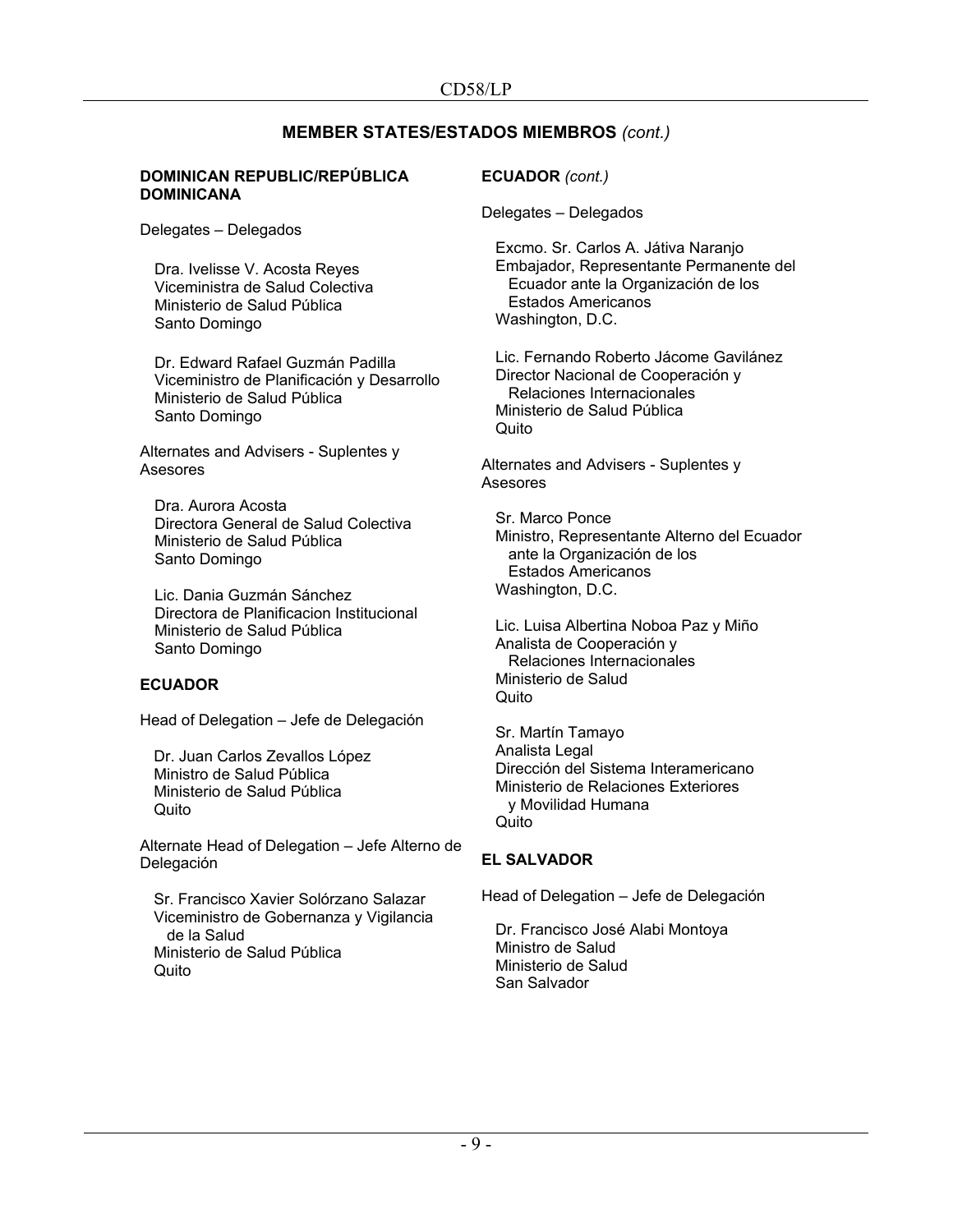**EL SALVADOR** *(cont.)*

Head of Delegation – Jefe de Delegación

Dr. Francisco José Alabi Montoya Ministro de Salud Ministerio de Salud San Salvador

Alternate Head of Delegation – Jefe Alterno de Delegación

Dr. Carlos Alvarenga Viceministro de Salud Ministerio de Salud San Salvador

Delegates – Delegados

Dra. Karla Marina Díaz de Naves Viceministra de Operaciones en Salud Ministerio de Salud San Salvador

#### **GRENADA/GRANADA**

Head of Delegation – Jefe de Delegación

Hon. Nickolas Steele Minister of Health, Social Security and International Business Ministry of Health, Social Security and International Business St. George's

Alternate Head of Delegation – Jefe Alterno de Delegación

Dr. Shawn Charles Chief Medical Officer Ministry of Health, Social Security and International Business St. George's

Delegates – Delegados

Dr. Francis Martin Permanent Secretary Ministry of Health, Social Security and International Business St. George's

## **GRENADA/GRANADA** *(cont.)*

Delegates – Delegados *(cont.)*

Dr. Calum Macpherson Director of Research St. George's University St. George's

Alternates and Advisers - Suplentes y Asesores

Dr. Trevor Noel Assistant Director WINDREF Research Institute St. George's University St. George's

## **GUATEMALA**

Head of Delegation – Jefe de Delegación

Dra. María Amelia Flores González Ministra de Salud y Asistencia Social Ministerio de Salud Pública y Asistencia Social Ciudad de Guatemala

Alternate Head of Delegation – Jefe Alterno de Delegación

Excma. Sra. Rita Claverie de Sciolli Embajadora, Representante Permanente de Guatemala ante la Organización de los Estados Americanos Washington, D.C.

Delegates – Delegados

Dra. Norma Lucrecia Ramírez Viceministra Técnica Ministerio de Salud Pública y Asistencia Social Ciudad de Guatemala

Sr. Francisco José Coma Martín Viceministro de Hospitales Ministerio de Salud Pública y Asistencia Social Ciudad de Guatemala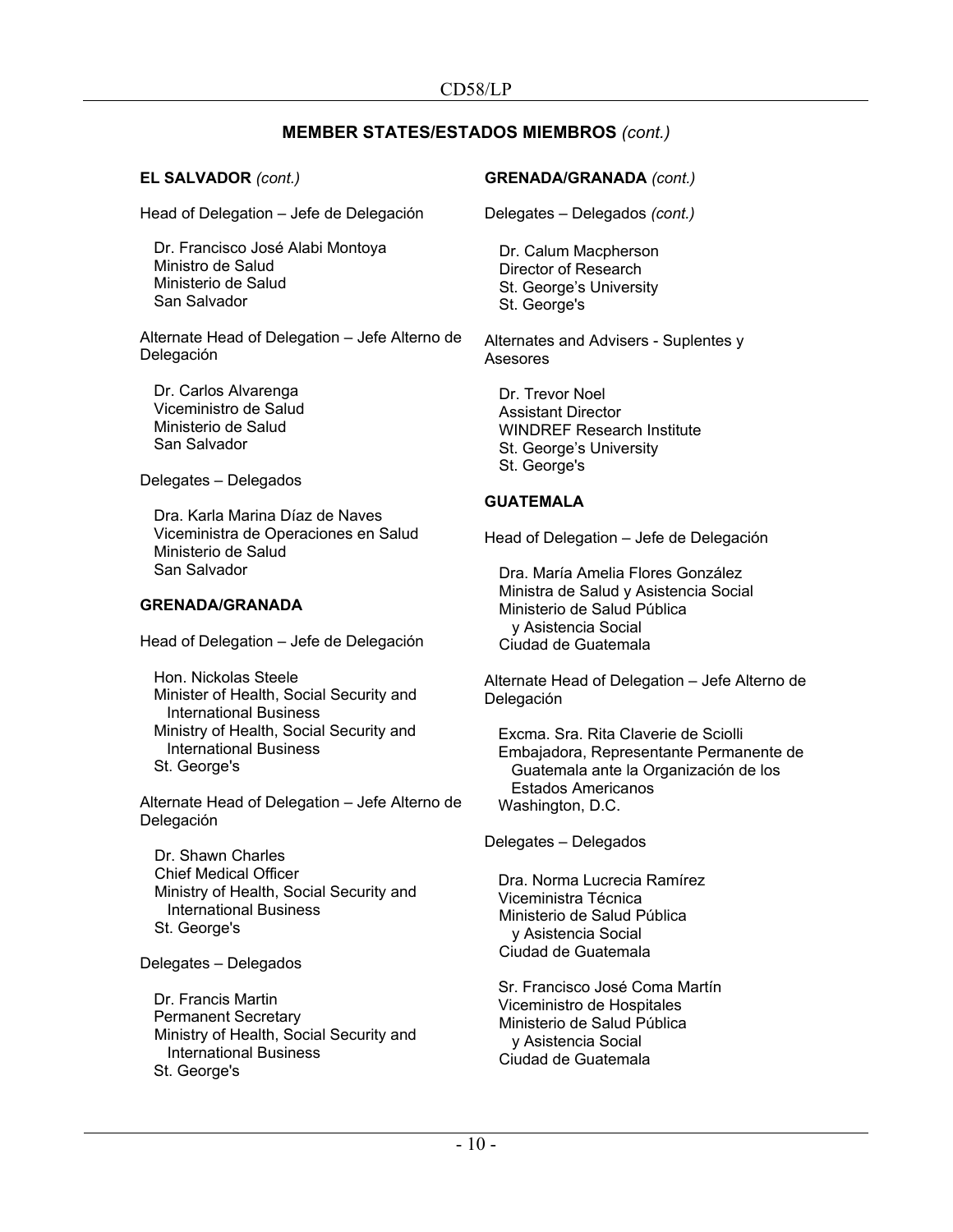#### **GUATEMALA** *(cont.)*

Alternates and Advisers - Suplentes y Asesores

Embajadora Ana Isabel Carrillo Fabián Directora General de Relaciones Internacionales Multilaterales y Económicas Ministerio de Relaciones Exteriores Ciudad de Guatemala

Dra. Mónica Eunice Escobar García Directora de Política Multilateral Ministerio de Relaciones Exteriores Ciudad de Guatemala

Sr. Mauricio R. Benard Estrada Consejero, Representante Alterno de Guatemala ante la Organización de los Estados Americanos Washington, D.C.

Sr. Kenneth Rafael Marroquín Subdirector de Política Multilateral de Organismos Regionales Ministerio de Relaciones Exteriores Ciudad de Guatemala

Sra. Marielena Soza Morales Primera Secretaria, Representante Alterna de Guatemala ante la Organización de los Estados Americanos Washington, D.C.

## **GUYANA**

Head of Delegation – Jefe de Delegación

Dr. Frank C. S. Anthony Minister of Health Ministry of Health **Georgetown** 

Alternate Head of Delegation – Jefe Alterno de Delegación

Dr. Leslie Ramsammy Advisor Ministry of Health Georgetown

## **GUYANA** *(cont.)*

Delegates – Delegados

Dr. Vishwa Mahadeo Regional Health Services Ministry of Health Georgetown

Dr. Karen Cambell Deputy Chief Medical Officer Ministry of Health **Georgetown** 

Alternates and Advisers – Suplentes y Asesores

Dr. Narine Singh Senior Registrar Ministry of Health **Georgetown** 

# **HAITI/HAITÍ**

Head of Delegation – Jefe de Delegación

Dr. Marie Gréta Roy Clement Ministre Ministère de la Santé publique et de la Population Port-au-Prince

Alternate Head of Delegation – Jefe Alterno de Delegación

H.E. Léon Charles Ambassador, Permanent Representative of Haiti to the Organization of American **States** Washington, D.C.

Delegates – Delegados

Dr. Lauré Adrien Directeur Général Ministère de la Santé publique et de la Population Port-au-Prince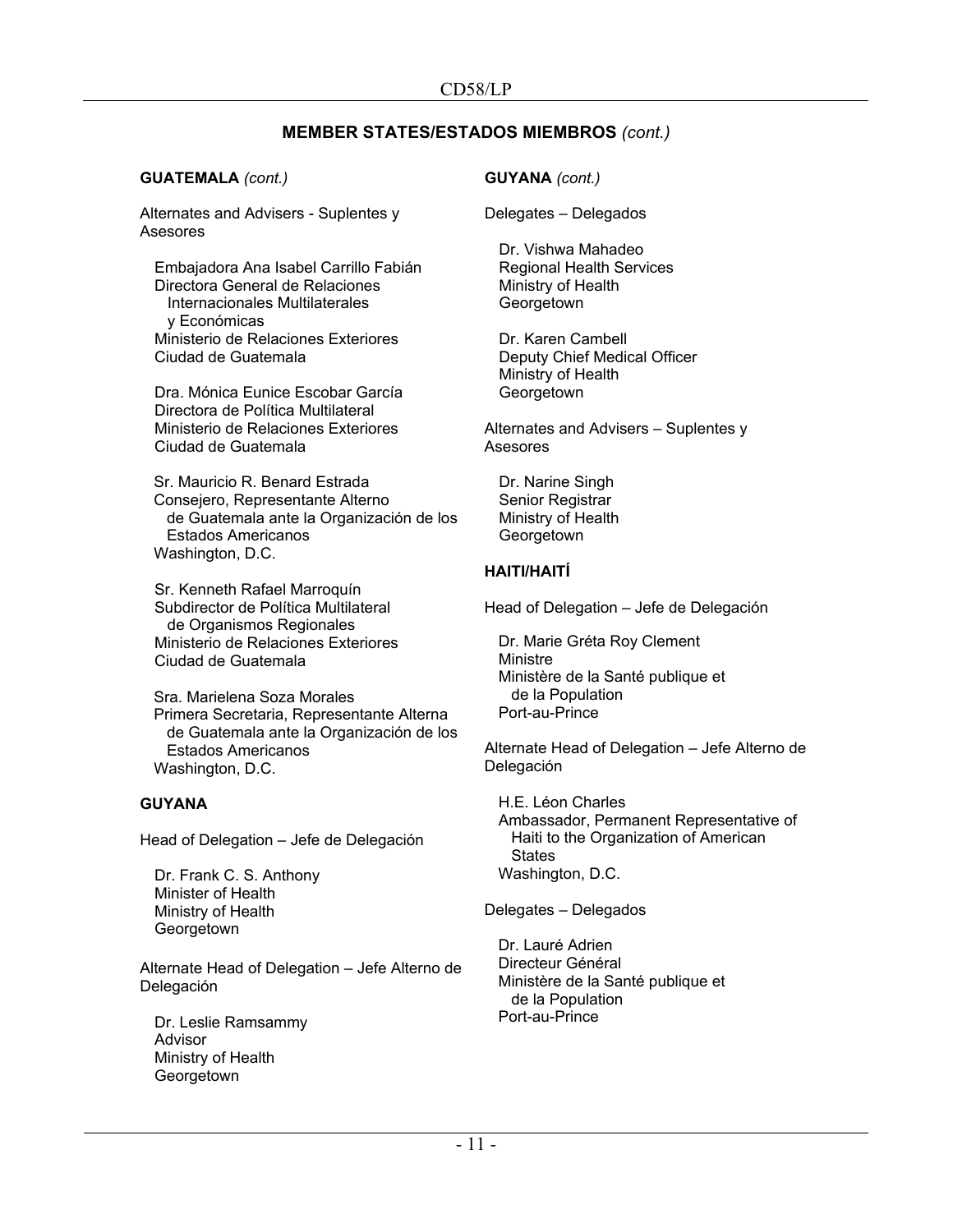## **HAITI/HAITÍ** *(cont.)*

Delegates – Delegados *(cont.)*

Dr. Lauré Adrien Directeur Général Ministère de la Santé publique et de la Population Port-au-Prince

Alternates and Advisers – Suplentes y Asesores

Dr Johnny Calonges Directeur de l'Unité de Contractualisation Ministère de la Santé publique et de la Population Port-au-Prince

Dr. Ives Gaston Deslouches Directeur de Cabinet Ministère de la Santé publique et de la Population Port-au-Prince

Dr. Reynold Grand-Pierre Directeur de la Sant de la Famille Ministère de la Santé péublique et de la Population Port-au-Prince

M Marcus Cadet Chef de Service Ministère de la Santé publique et de la Population Port-au-Prince

#### **HONDURAS**

Head of Delegation – Jefe de Delegación

Lcda. Alba Consuelo Flores Ferrufino Secretaria de Estado en el Despacho de Salud Secretaría de Salud **Tegucigalpa** 

## **HONDURAS** *(cont.)*

Alternate Head of Delegation – Jefe Alterno de Delegación

Dra. Janete Aguilar Montano Directora de la Unidad de Planeamiento y Evaluación de la Gestión Secretaría de Salud **Tegucigalpa** 

Delegates – Delegados

Lic. Claudia Quiroz Técnico Asesor Secretaría de Salud **Tegucigalpa** 

#### **JAMAICA**

Head of Delegation – Jefe de Delegación

Hon. Juliet Cuthbert Flynn Minister of State Ministry of Health and Wellness Kingston

Alternate Head of Delegation – Jefe Alterno de Delegación

Dr. Jacquiline Bisasor McKenzie Chief Medical Officer Ministry of Health and Wellness Kingston

Delegates – Delegados

Ms. Rowena Palmer Acting Director, International Cooperation Ministry of Health and Wellness Kingston

Dr. Karen Webster Kerr National Epidemiologist Ministry of Health and Wellness Kingston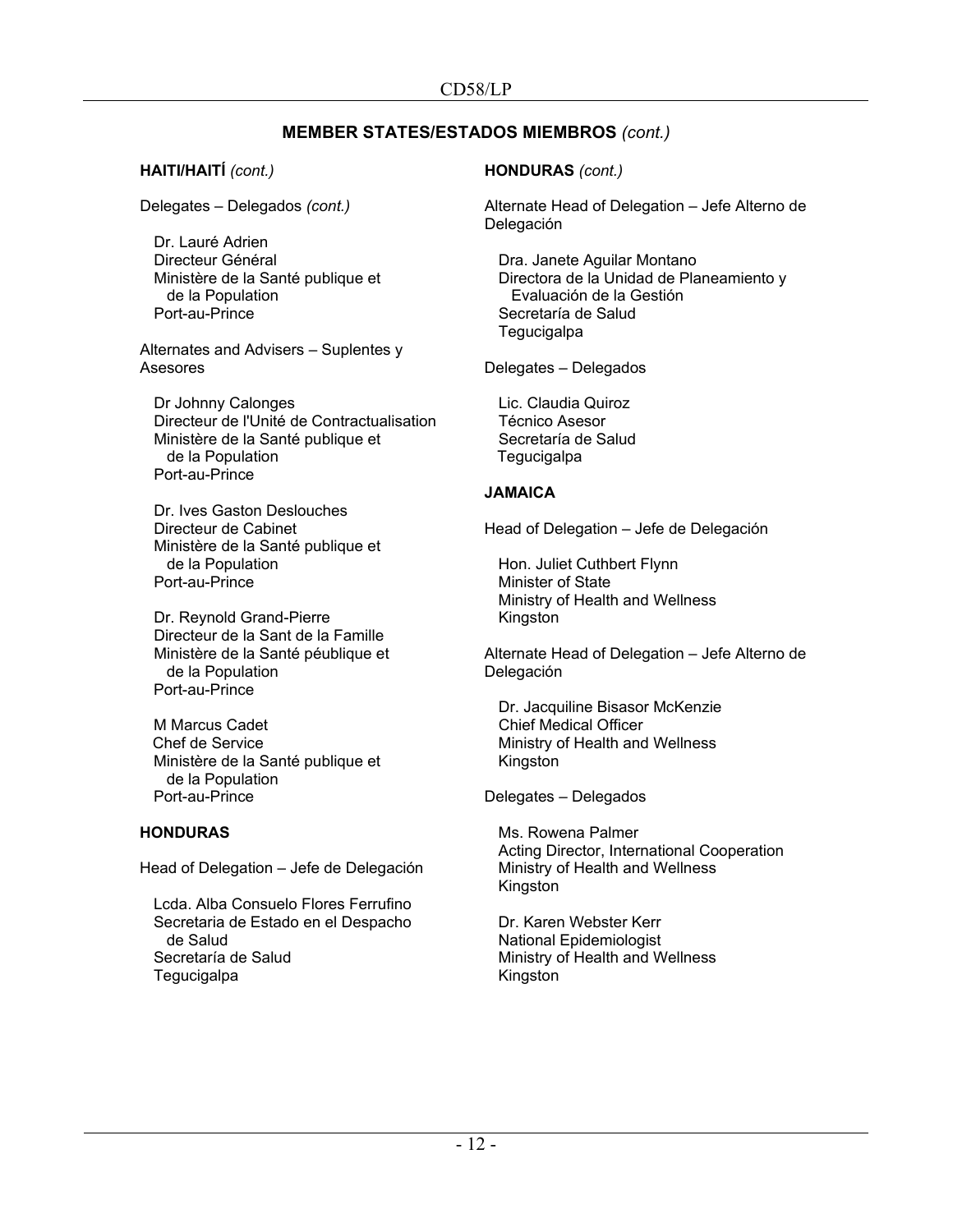#### **JAMAICA** *(cont.)*

Alternates and Advisers – Suplentes y Asesores

Dr. Nicole Dawkins Wrigth Director, Emergency Disaster Management and Special Services Ministry of Health and Wellness Kingston

Dr. Simone Spence Director, Health Promotion and Protection Ministry of Health and Wellness Kingston

# **MEXICO/MÉXICO**

Head of Delegation – Jefe de Delegación

Dr. Jorge Carlos Alcocer Varela Secretario de Salud Secretaría de Salud México, D.F.

Alternate Head of Delegation – Jefe Alterno de Delegación

Dr. Hugo López-Gatell Ramírez Subsecretario de Prevención y Promoción de la Salud Secretaría de Salud México, D.F.

Delegates – Delegados

Excma. Sra. Luz Elena Baños Rivas Embajadora, Representante Permanente de México ante la Organización de los Estados Americanos Washington, D.C.

Mtro. Marcos Cantero Cortes Titular de la Unidad de Análisis Económico Secretaría de Salud México, D.F.

#### **MEXICO/MÉXICO** *(cont.)*

Alternates and Advisers – Suplentes y Asesores

Dr. José Luis Alomanía Zegarra Director General de Epidemiología Secretaría de Salud México, D.F.

Dr. Ricardo Córtes Alcalá Director General de Promoción de la Salud Secretaría de Salud México, D.F.

Dr. Joaquín Molina Leza Instituto de Salud para el Bienestar Secretaría de Salud México, D.F.

Lic. Martha Leticia Caballero Abraham Encargada de la Dirección General de Relaciones Internacionales Secretaría de Salud México, D.F.

Mtra. Araceli Camacho Chairez Directora de Policitas de Aseguramiento en Salud Secretaría de Salud México, D.F.

Dra. Georgina Rodríguez Elizondo Dirección General de Promoción de la Salud Secretaría de Salud México, D.F.

Lic. José Gustavo Valle Mendoza Subdirector de Gestión Interamericana Secretaría de Salud México, D.F.

Lic. Zulema Guerra Carpio Jefa del Departamento para el Sistema Interamericano Secretaría de Salud México, D.F.

Lic. Maite Narvaéz Abad Segunda Secretaria, Representante Alterna de México ante la Organización de los Estados Americanos Washington, D.C.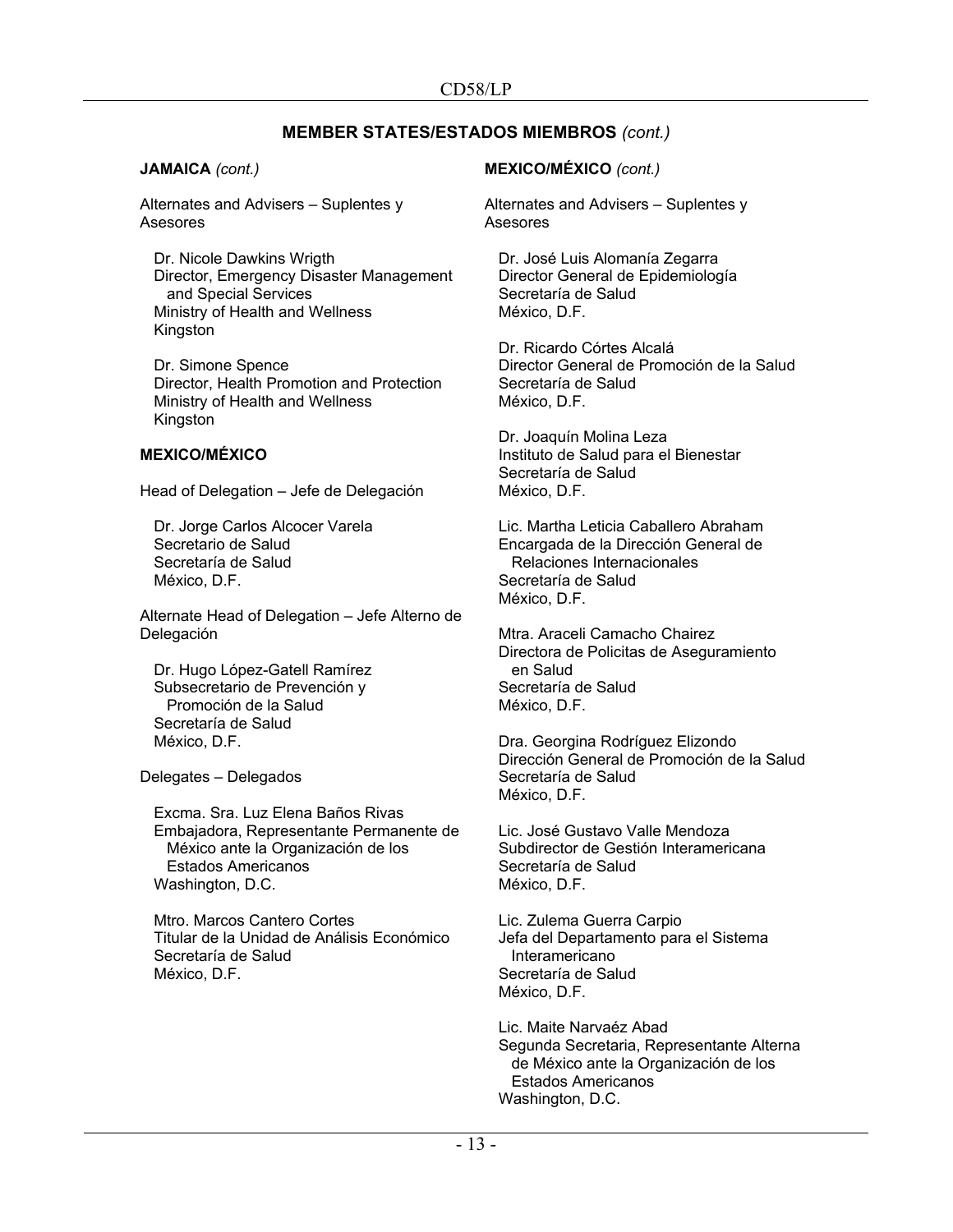#### **NICARAGUA**

Head of Delegation – Jefe de Delegación

Dra. Martha Verónica Reyes Álvarez Ministra Ministerio de Salud Managua

Alternate Head of Delegation – Jefe Alterno de Delegación

Dr. Carlos José Sáenz Torres Secretario General Ministerio de Salud **Managua** 

Delegates – Delegados

Excmo. Sr. Luis E. Alvarado Ramírez Embajador, Representante Alterno de Nicaragua ante la Organización de los Estados Americanos Washington, D.C.

Dr. Christian Toledo Director General de Vigilancia para la Salud Ministerio de Salud Managua

Alternates and Advisers – Suplentes y Asesores

Sr. Arturo McFields Primer Secretario, Representante Alterno de Nicaragua ante la Organización de los Estados Americanos Washington, D.C.

#### **PANAMA/PANAMÁ**

Head of Delegation – Jefe de Delegación

Dr. Luis Francisco Sucre Mejía Ministro de Salud Ministerio de Salud Ciudad de Panamá

## **PANAMA/PANAMÁ** *(cont.)*

Alternate Head of Delegation – Jefe Alterno de Delegación

Dra. Ivette O. Berrío Aquí Viceministra de Salud Ministerio de Salud Ciudad de Panamá

Delegates – Delegados

Dra. Nadja I. Porcell Iglesias Directora General de Salud Pública Ministerio de Salud Ciudad de Panamá

Dr. Cirilo Lawson Director de Planificación de Salud Ministerio de Salid Ciudad de Panamá

Alternates and Advisers – Suplentes y Asesores

Lic. Thays Noriega Directora de Asuntos Internacionales y Cooperación Técnica Ministerio de Salud Ciudad de Panamá

#### **PARAGUAY**

Head of Delegation – Jefe de Delegación

Dr. Julio Mazzoleni Insfrán Ministro de Salud Pública y Bienestar Social Ministerio de Salud Pública y Bienestar Social Asunción

Alternate Head of Delegation – Jefe Alterno de Delegación

Dr. Guillermo Sequera Director General de Vigilancia de la Salud Ministerio de Salud Pública y Bienestar Social Asunción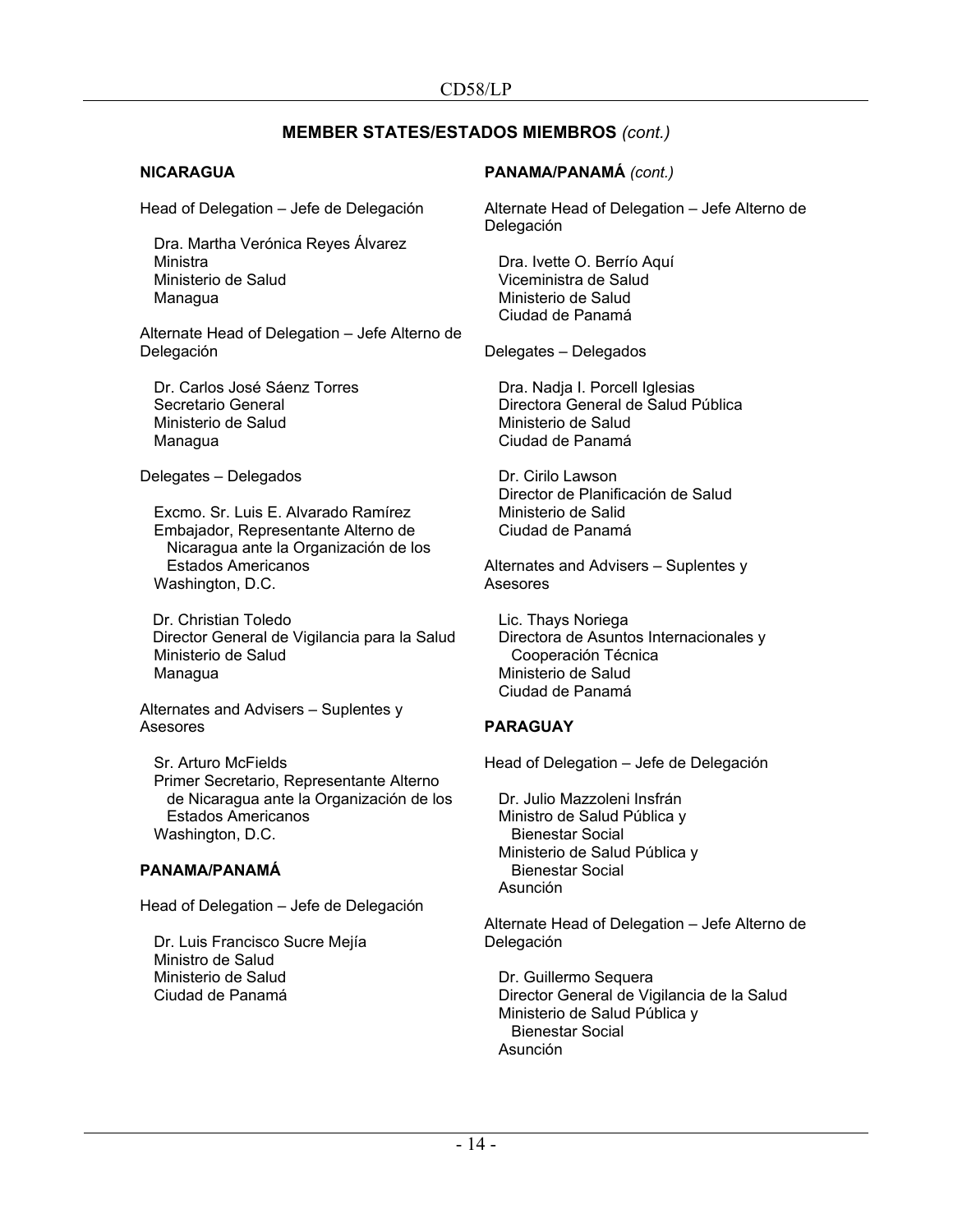**PARAGUAY** *(cont.)*

Delegates – Delegados

Dra. Adriana Amarilla Directora General de Promoción de la Salud Ministerio de Salud Pública y Bienestar Social Asunción

Lic. Cecilia Irazusta Directora General Interina de Relaciones Internacionales Ministerio de Salud Pública y Bienestar Social Asunción

Alternates and Advisers – Suplentes y Asesores

Econ. María Elizabeth Barrios Directora General Interina de Planificación y Evaluación Ministerio de Salud Pública y Bienestar Social Asunción

Sra. Lorena Patiño Consejera, Representante Alterna de Paraguay ante la Organización de los Estados Americanos Washington, D.C.

# **PERU/PERÚ**

Head of Delegation – Jefe de Delegación

Dra. Pilar Mazzetti Soler Ministra de Salud Ministerio de Salud Lima

Alternate Head of Delegation – Jefe Alterno de Delegación

Dr. Luis Suárez Ognio Viceministro de Salud Ministerio de Salud Lima

## **PERU/PERÚ** *(cont.)*

Delegates – Delegados

Dr. Víctor Cuba Ore Director General Oficina de Cooperación Técnica Internacional Ministerio de Salud Lima

Dr. César Cabezas Sánchez Jefe Institucional Instituto Nacional de Salud Lima

Alternates and Advisers – Suplentes y Asesores

Excmo. Sr. Vicente Zeballos Embajador, Representante Permanente de Perú ante la Organización de los Estados Americanos Washington, D.C.

Sr. José Marcos Rodriguez Ministro Consejero, Representante Alterno de Perú ante la Organización de los Estados Americanos Washington, D.C.

Dr. Carlos Castillo Solorzano Asesor del Despacho Ministerial en Vacunas e Inmunización Ministerio de Salud Lima

#### **SAINT KITTS AND NEVIS/SAINT KITTS Y NEVIS**

Head of Delegation – Jefe de Delegación

Hon. Akilah Byron- Nisbett Minister of Health et al. Ministry of Health **Basseterre** 

Alternate Head of Delegation – Jefe Alterno de Delegación

Dr. Hazel Laws Chief Medical Officer Ministry of Health **Basseterre**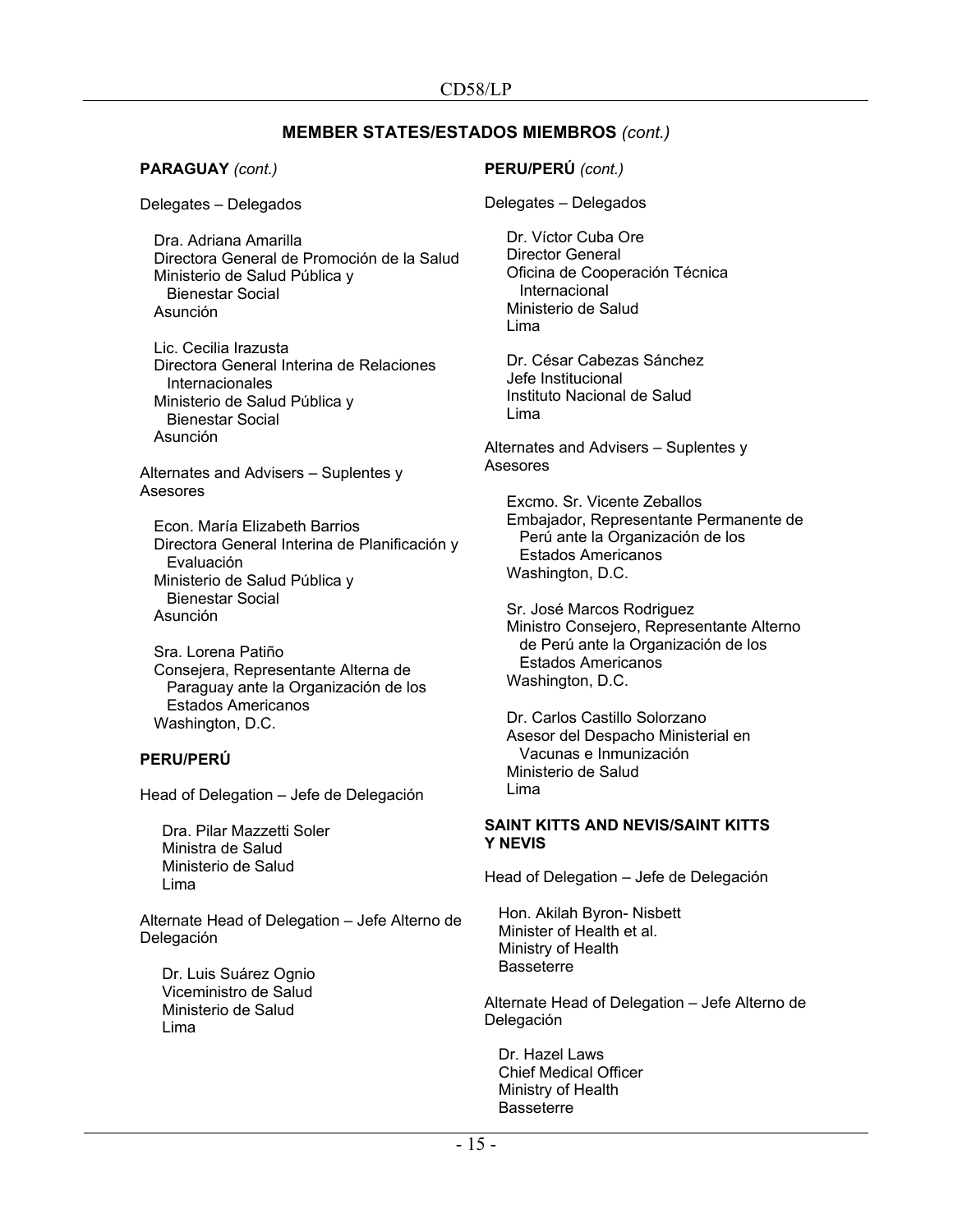#### **SAINT KITTS AND NEVIS/SAINT KITTS Y NEVIS** *(cont.)*

Delegates – Delegados

Dr. Delores Stapleton-Harris Permanent Secretary, Ministry of Health Basseterre

Hon. Hazel Brandy-Williams Jr. Minister of Health and Gender Affairs Nevis Island Administration Ministry of Health Nevis

Alternates and Advisers – Suplentes y Asesores

Mrs. Shelisa Martin Clarke Permanente Secretary Ministry of Health Nevis

Mr. Sylvester Belle Health Planner Ministry of Health **Basseterre** 

#### **SAINT LUCIA/SANTA LUCÍA**

Head of Delegation – Jefe de Delegación

Senator Hon. Mary Issac Minister for Health and Wellness Ministry of Health and Wellness Waterfront, Castries

Alternate Head of Delegation – Jefe Alterno de Delegación

Dra. Sharon Belmar-George Chief Medical Officer Ministry of Health and Wellness Waterfront, Castries

Delegates – Delegados

Mr. Benson Emile Acting Permanent Secretary Ministry of Health and Wellness Waterfront, Castries

#### **SAINT VINCENT AND THE GRENADINES/ SAN VICENTE Y LAS GRANADINAS**

Head of Delegation – Jefe de Delegación

Mr. Cuthbert Knights Permanent Secretary Ministry of Health, Wellness and the Environment Kingstown

Delegates – Delegados

Dr. Simone Keizer-Beache Chief Medical Officer Ministry of Health, Wellness and the Environment **Kingstown** 

Mrs. Donna Bascombe Health Disaster Coordinator Ministry of Health, Wellness and the Environment Kingstown

#### **SURINAME**

Head of Delegation – Jefe de Delegación

Dr. Amar Ramadhin Minister of Health Ministry of Health Paramaribo

Alternate Head of Delegation – Jefe Alterno de Delegación

Dr. Ritesh Dhanpat Policy Advisor of the Minister of Health Ministry of Health Paramaribo

Delegates – Delegados

Mrs. Saskia Bleau Acting Head of the Planning, Monitoring and Evaluation Department Ministry of Health Paramaribo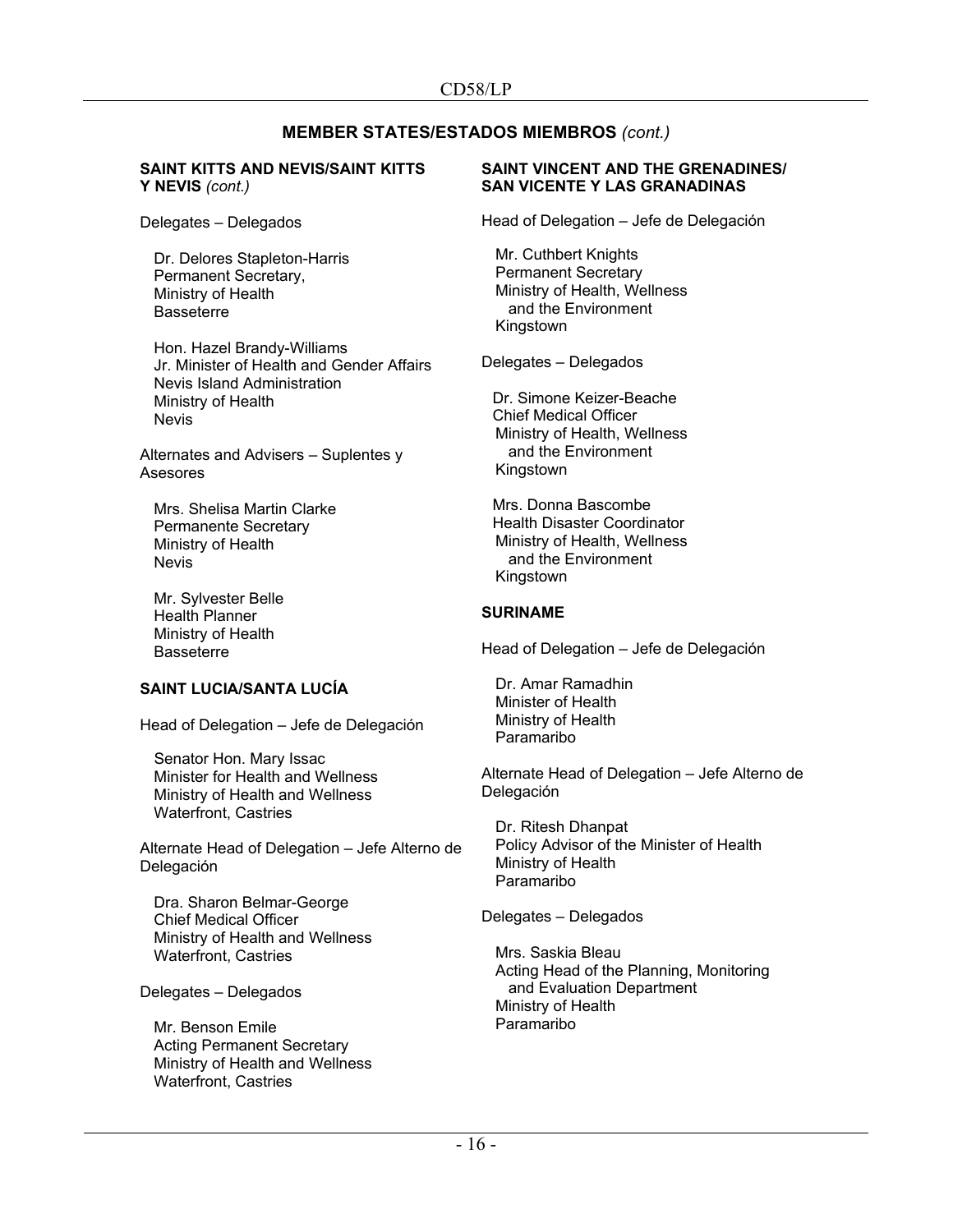#### **SURINAME** *(cont.)*

Delegates – Delegados *(cont.)*

Mrs. Jessica Van Ams - Lansheuvel Acting Head International Relations Department Ministry of Health Paramaribo

Alternates and Advisers – Suplentes y Asesores

Mrs. Xiomara Starke Junior Official International Relations Department Ministry of Health Paramaribo

#### **TRINIDAD AND TOBAGO/TRINIDAD Y TABAGO**

Head of Delegation – Jefe de Delegación

Hon. Terrence Deyalsingh, M.P. Minister of Health Ministry of Health Port-of-Spain

Alternate Head of Delegation – Jefe Alterno de Delegación

Mr. Asif Ali Permanent Secretary (Ag.) Ministry of Health Port-of-Spain

Delegates – Delegados

Dr. Roshan Parasram Chief Medical Officer Ministry of Health Port-of-Spain

Ms. Melanie Noel Deputy Permanent Secretary (Ag.) Ministry of Health Port-of-Spain

## **TRINIDAD AND TOBAGO/TRINIDAD Y TABAGO** *(cont.)*

Alternates and Advisers – Suplentes y Asesores

Ms. Anita Sohan Director, International Cooperation Desk Ministry of Health Port-of-Spain

His Excellency Brigadier General (Ret'd) Anthony Phillips-Spencer Ambassador of the Republic of Trinidad and Tobago to the United States of America Washington, D.C.

Ms. Ruedi Trouchen Second Secretary, Alternate Representative of the Republic of Trinidad and Tobago to the Organization of American States Washington, D.C.

#### **UNITED STATES OF AMERICA/ESTADOS UNIDOS DE AMÉRICA**

Head of Delegation – Jefe de Delegación

Hon. Alex M. Azar II Secretary of Health Department of Health and Human Services Washington, D.C.

Alternate Head of Delegation – Jefe Alterno de Delegación

Mr. Garrett Grigsby **Director** Office of Global Affairs Department of Health and Human Services Washington, D.C.

Delegates – Delegados

Mr. Nelson Arboleda Director, Americas Office Office of Global Affairs Department of Health and Human Services Washington, D.C.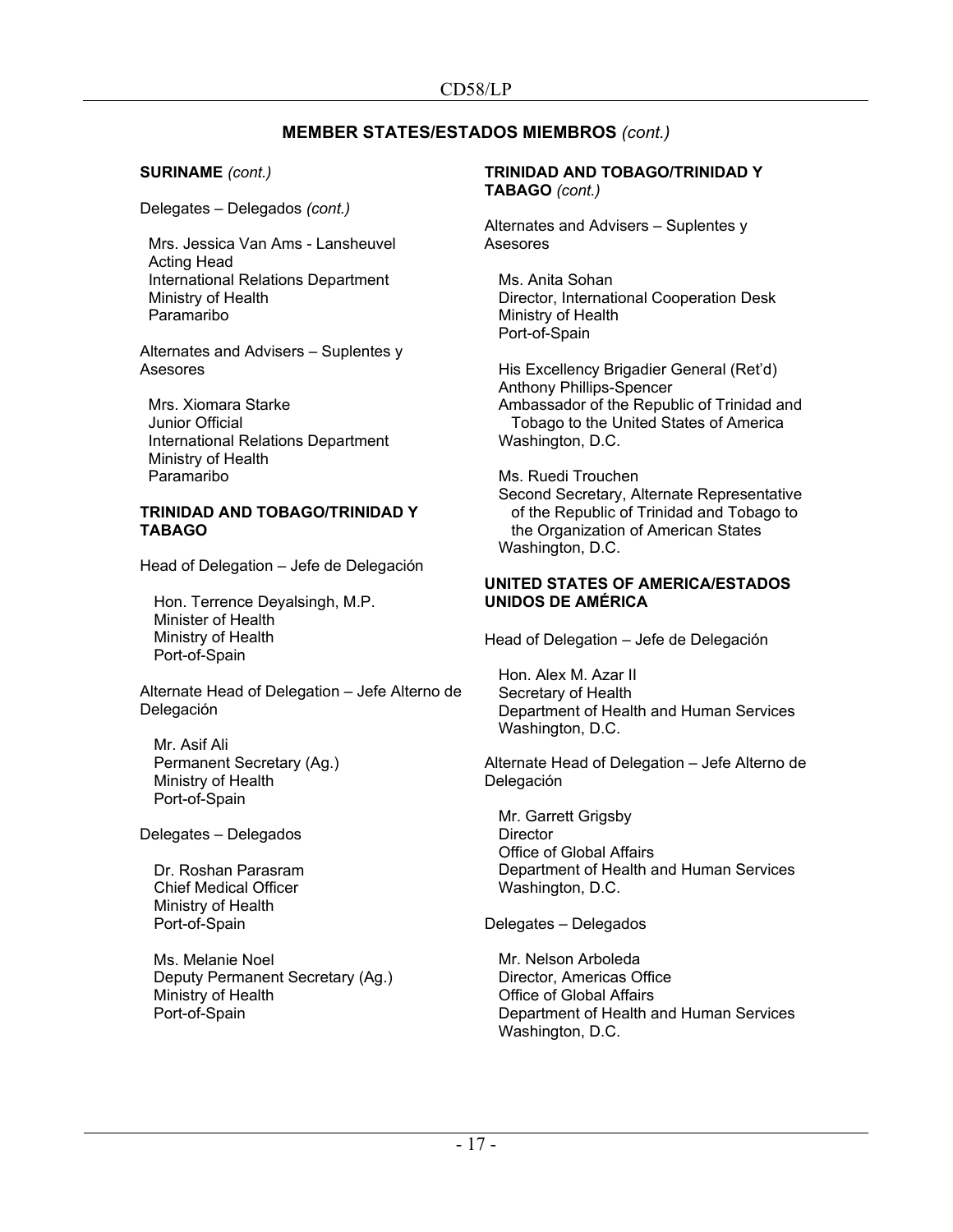## **UNITED STATES OF AMERICA/ESTADOS UNIDOS DE AMÉRICA** *(cont.)*

Delegates – Delegados *(cont.)*

Mrs. Mara Burr Director Multilateral Relations Department of Health and Human Services Washington, D.C.

Alternates and Advisers – Suplentes y Asesores

Ms. Nerissa Cook Deputy Assistant Secretary Bureau of International Organization Affairs Department of State Washington, D.C.

Mr. Ted Faris Acting Director Office of Management, Policy, and Resources Bureau of International Organization Affairs Department of State Washington, D.C.

Ms. Carrie Filipetti Deputy Assistant Secretary Bureau of Western Hemisphere Affairs Department of State Washington, D.C.

Ms. Adriana Gonzalez Health Advisor Office of Economic and Development **Assistance** Bureau of International Organization Affairs Department of State Washington, D.C.

Mr. Joshua Hodges Senior Deputy Assistant Administrator Bureau for Latin America and the Caribbean U.S. Agency for International Development Washington, D.C.

Mr. Michael Kozak Acting Assistant Secretary Bureau of Western Hemisphere Affairs Department of State Washington, D.C.

## **UNITED STATES OF AMERICA/ESTADOS UNIDOS DE AMÉRICA** *(cont.)*

Alternates and Advisers – Suplentes y Asesores *(cont.)*

Mr. Colin McIff Deputy Director Office of Global Affairs Department of Health and Human Services Washington, D.C.

Ms. Kristen Pisani **Director** Office of Economic and Development **Assistance** Bureau of International Organization Affairs Department of State Washington, D.C.

Ms. Monique Wubbenhorst Senior Deputy Assistant Administrator Bureau for Global Health U.S. Agency for International Development Washington, D.C.

Mr. Jose Fernandez Deputy Director for Global Health Security Office of Global Affairs Department of Health and Human Services Washington, D.C.

Ms. Brittany Hayes Global Health Officer for Multilateral Relations Office of Global Affairs Department of Health and Human Services Washington, D.C.

Ms. Meghan Holohan Senior Analyst Bureau for Policy, Planning and Learning U.S. Agency for International Development Washington, D.C.

Ms. Mackenzie Klein Global Health Officer Office of the Americas Office of Global Affairs Department of Health and Human Services Washington, D.C.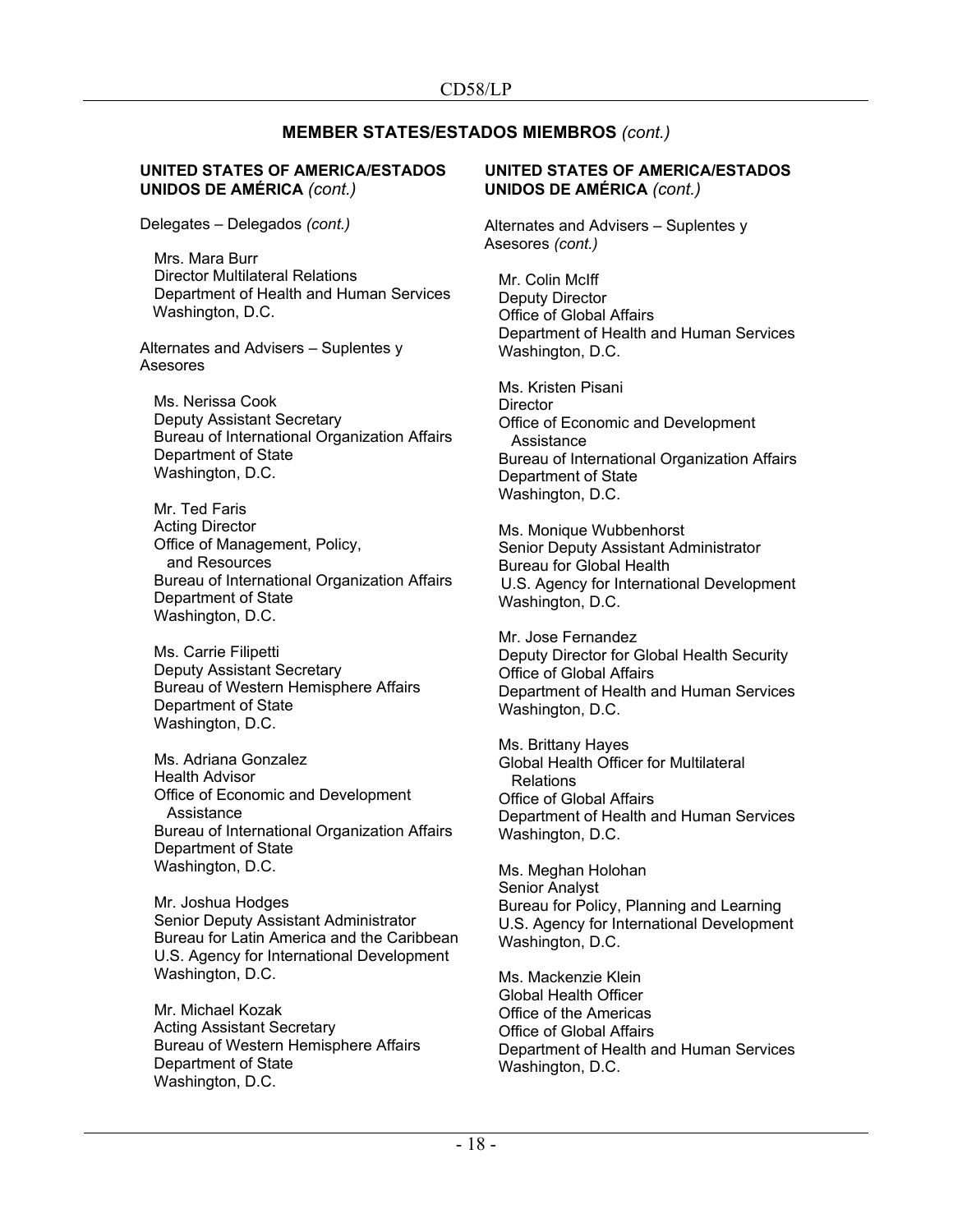## **UNITED STATES OF AMERICA/ESTADOS UNIDOS DE AMÉRICA** *(cont.)*

Alternates and Advisers – Suplentes y Asesores *(cont.)*

Ms. Gabrielle Lamourelle Deputy Director, Multilateral Relations Office of Global Affairs Department of Health and Human Services Washington, D.C.

Ms. Maya Levine Senior Global Health Officer for Multilateral Relations Office of Global Affairs Department of Health and Human Services Washington, D.C.

Ms. Marcela Lievano-Martinez Global Health Officer Office of the Americas Office of Global Affairs Department of Health and Human Services Washington, D.C.

Ms. Ella Nudell Intern, Multilateral Relations Office of Global Affairs Department of Health and Human Services Washington, D.C.

Ms. Leandra Olson Senior Global Health Officer, Multilateral Relations Office of Global Affairs Department of Health and Human Services Washington, D.C.

#### **URUGUAY**

Head of Delegation – Jefe de Delegación

Dr. Daniel Salinas Ministro de Salud Pública Ministerio de Salud Pública Montevideo

#### **URUGUAY** *(cont.)*

Alternate Head of Delegation – Jefe Alterno de Delegación

Sr. José Luis Satdjian Subsecretario de Salud Pública Ministerio de Salud Montevideo

Delegates – Delegados

Sr. Franco Alaggia Director Relaciones Internacionales Ministerio de Salud Montevideo

Dr. Miguel Asqueta Sóñora Director General de la Salud Ministerio de Salud Montevideo

Alternates and Advisers – Suplentes y Asesores

Dr. Fernando Sotelo Representante Permanente Interino de Uruguay ante la Organización de los Estados Americanos Washington, D.C.

Dra. Alicia Arbelbide Ministra Consejera, Representante Alterna de Uruguay ante la Organización de los Estados Americanos Washington, D.C.

#### **VENEZUELA (BOLIVARIAN REPUBLIC OF/ REPÚBLICA BOLIVARIANA DE)**

Head of Delegation – Jefe de Delegación

Dr. Carlos Humberto Alvarado González Ministro del Poder Popular para la Salud Ministerio del Poder Popular para la Salud Caracas

Alternate Head of Delegation – Jefe Alterno de Delegación

Dra. Marisela Bermúdez Viceministra de Redes de Salud Colectiva Ministerio del Poder Popular para la Salud Caracas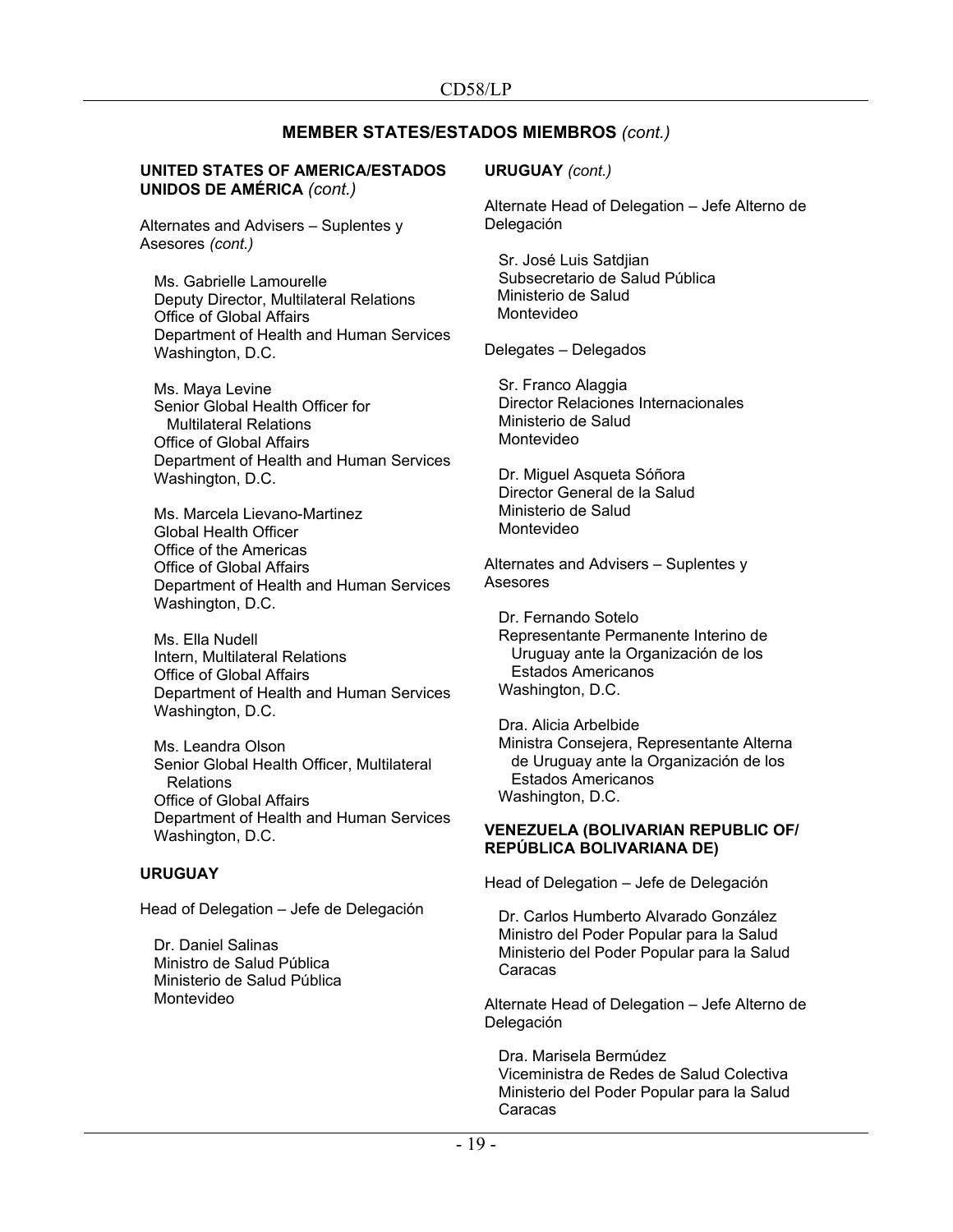#### **VENEZUELA (BOLIVARIAN REPUBLIC OF/ REPÚBLICA BOLIVARIANA DE)** *(cont.)*

Delegates – Delegados

Dr. Alexander Yánez Deleuze Viceministro para Temas Multilaterales Ministerio del Poder Popular para Relaciones Exteriores Caracas

Dra. María Esperanza Martínez Directora General de la oficina de Seguimiento y Evaluación de Política Públicas Ministerio del Poder Popular para la Salud Caracas

Alternates and Advisers – Suplentes y Asesores

Dr. Julio Francisco Colmenares Director de Relaciones Multilaterales Oficina de Integración y Asuntos **Internacionales** Ministerio del Poder Popular para la Salud Caracas

#### **VENEZUELA (BOLIVARIAN REPUBLIC OF/ REPÚBLICA BOLIVARIANA DE)** *(cont.)*

Alternates and Advisers – Suplentes y Asesores *(cont.)*

Dr. Enzo Bitteto Gavilanes Ministro Consejero, Dirección de Organismos Internacionales, Viceministro para Temas **Multilaterales** Ministerio del Poder Popular para la Salud Caracas

Dr. Jhon Rafael Guerra Sansonetti Consejero, Misión Permanente de la República Bolivariana de Venezuela ante la Organización de las Naciones Unidas New York

Dra. Asbina Ixchel Marín Sevilla Consejera, Misión Permanente de la República Bolivariana de Venezuela ante la Organización de las Naciones Unidas New York

Dra. Oramaika Espinoza Dirección de Organismos Internacionales, Viceministerio para Temas Multilaterales Ministerio del Poder Popular Relaciones Exteriores Caracas

# **PARTICIPATING STATES/ESTADOS PARTICIPANTES**

## **FRANCE/FRANCIA**

Head of Delegation – Jefe de Delegación

Mrs. Anne Vidal de la Blache Ambassador, Permanent Representative of France to the Organization of American **States** Washington, D.C.

Alternate Head of Delegation – Jefe Alterno de **Delegación** 

Mrs. Nathalie Garro Councelor, Alternate Observer of France to the Organization of American States Washington, D.C.

# **FRANCE/FRANCIA** *(cont.)*

Delegates – Delegados

Mr. Mikael Garnier-Lavalley Councelor Embassy of France Washington, D.C.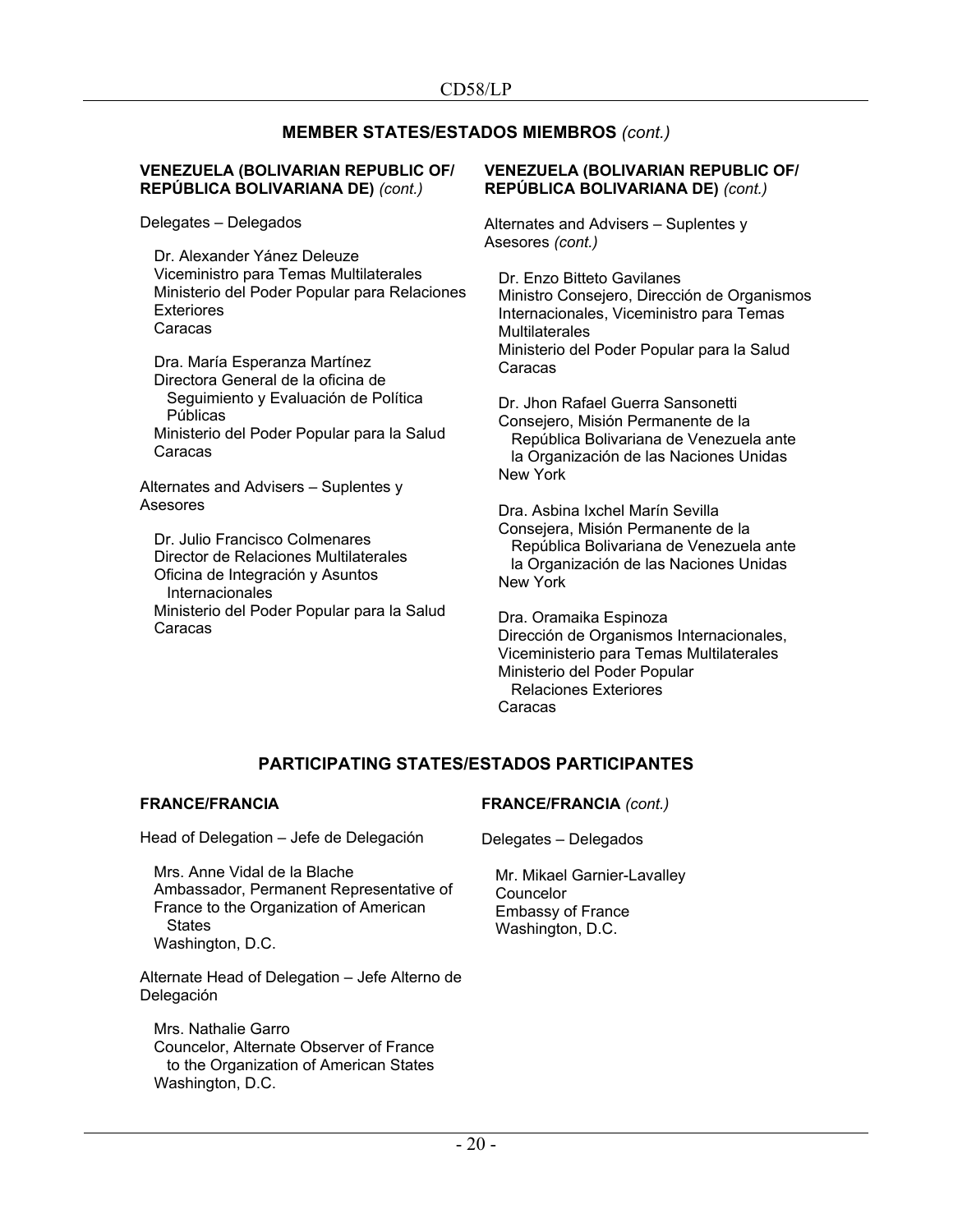# **PARTICIPATING STATES/ESTADOS PARTICIPANTES** *(cont.)*

## **UNITED KINGDOM/REINO UNIDO**

Head of Delegation – Jefe de Delegación

Mrs. Catherine Houlsby Deputy Director of International Ministry of Health Department of Health and Social Care United Kingdom

Alternate Head of Delegation – Jefe Alterno de Delegación

Mrs. Natalie Smith Head of Multilterals, International Health Department of Health and Social Care United Kingdom

Delegates – Delegados

Mrs. Tamera Howell Robinson Deputy Secretary Ministry of Health Turks and Caicos Islands

Mr. Lynrod Brooks Director of Health Services Ministry of Health Turks and Caicos Islands

Alternates and Advisers – Suplentes y Asesores

Ms. Jackurlyn Sutton Chief Nursing Officer Ministry of Health Turks and Caicos Islands

#### **UNITED KINGDOM/REINO UNIDO** *(cont.)*

Alternates and Advisers – Suplentes y Asesores *(cont.)*

Miss Williams Head of Secretariat Ministry of Health Turks and Caicos Islands

Dr. Astwood Head of Secretariat Ministry of Health Turks and Caicos Islands

Hon Kim Wilson, JP MP Minister of Health Ministry of Health Bermuda

Mrs. Shivon Washington Acting Permanent Secretary Ministry of Health Bermuda

Dr. Ayoola Oyinloye Chief Medical Officer Ministry of Health Bermuda

Hon. Charles Kirnon Minister of Health and Social Services Ministry of Health and Social Services **Montserrat** 

Dr. Sharra Greenaway-Duberry Chief Medical Officer Ministry of Health and Social care **Montserrat** 

# **ASSOCIATE MEMBERS/MIEMBROS ASOCIADOS**

#### **ARUBA**

Head of Delegation – Jefe de Delegación

Hon. Danguillaume Oduber Minister of Toursim, Public Health and Sport Ministry of Toursim, Public Health and Sport **Oranjestad** 

#### **ARUBA** *(cont.)*

Alternate Head of Delegation – Jefe Alterno de Delegación

Mr. Clayton Croes Policy Advisor Department of Public Health **Oranjestad**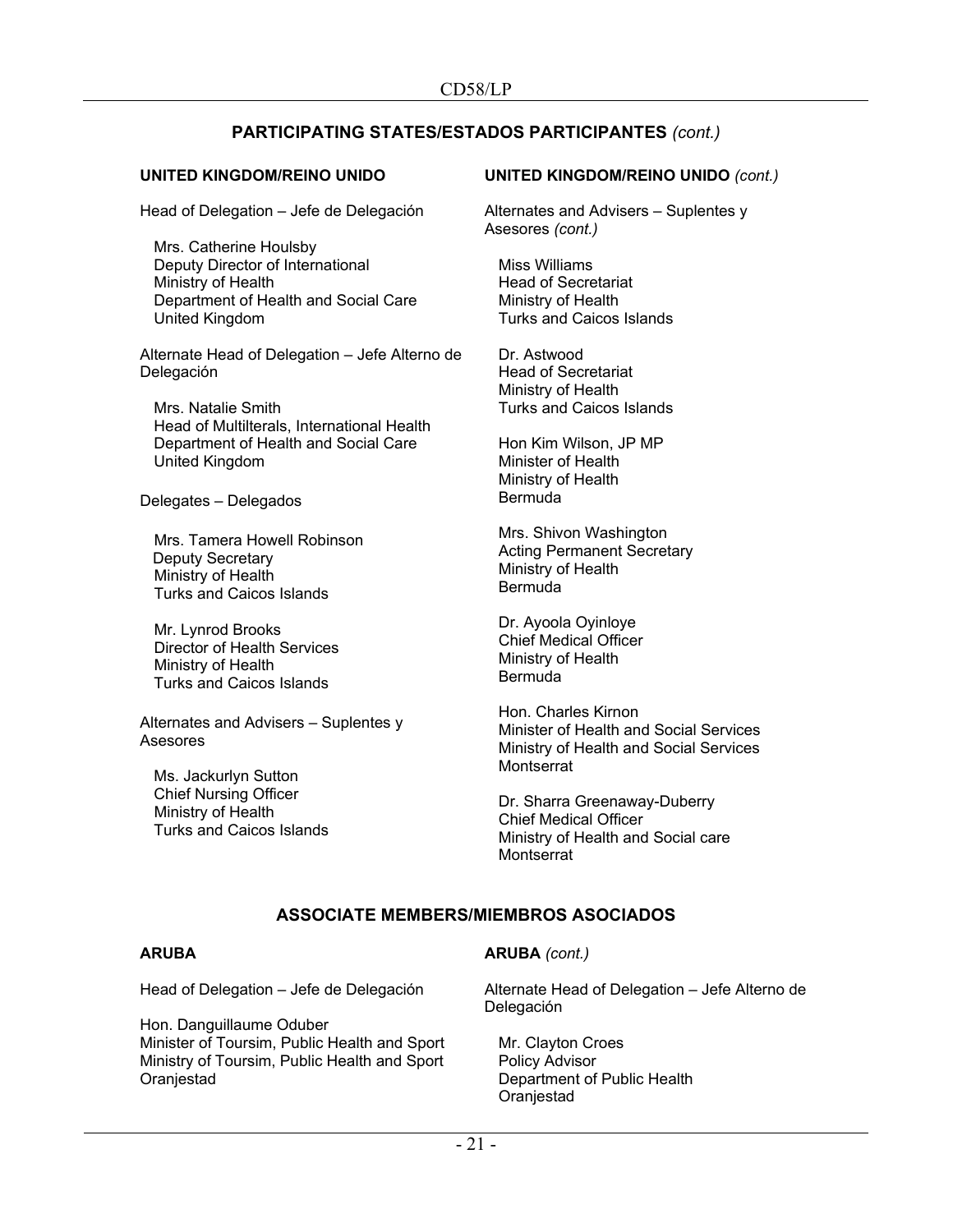# **ASSOCIATE MEMBERS/MIEMBROS ASOCIADOS** *(cont.)*

# **CURAÇAO**

Head of Delegation – Jefe de Delegación

Mrs. Zita Jesus-Leito Minister of Health, Environment and Nature Ministry of Health, Environment and Nature Willemstad

Alternate Head of Delegation – Jefe Alterno de Delegación

Mr. Sharlon Melfor Secretary General Ministry of Health, Environment and Nature Willemstad

Delegates - Delegados

Mrs. Jeanine Constansia-Kook Policy Director Ministry of Health, Environment and Nature **Willemstad** 

Mrs. Acting Director Sector Health Acting Director Bureau of Telecommunication and Post Willemstad

# **SINT MAARTEN/SAN MARTÍN**

Head of Delegation – Jefe de Delegación

Ms. Fenna Arnell Head of Public Health Department Ministry of Public Health, Social Development and Labor **Philipsburg** 

Alternate Head of Delegation – Jefe Alterno de Delegación

Ms. Luetta Fleming-Stuger Policy Advisor Public Health Department Ministry of Public Health, Social Development and Labor **Philipsburg** 

# **OBSERVER STATES/ESTADOS OBSERVADORES**

#### **PORTUGAL**

Mrs. Alexandra Bilreiro Deputy Chief Embassy of Portugal Washington, D.C.

Mr. Francisco Leal de Almeida Second Secretary Embassy of Portugal Washington, D.C.

# **SPAIN/ESPAÑA**

Excma. Sra. Carmen Montón Embajadora, Observadora Permanente de España ante la Organización de los Estados Americanos Washington, D.C.

Sra. Dña. Concepción Figuerola Observadora Permanente Adjunta de España ante la Organización de los Estados Americanos Washington, D.C.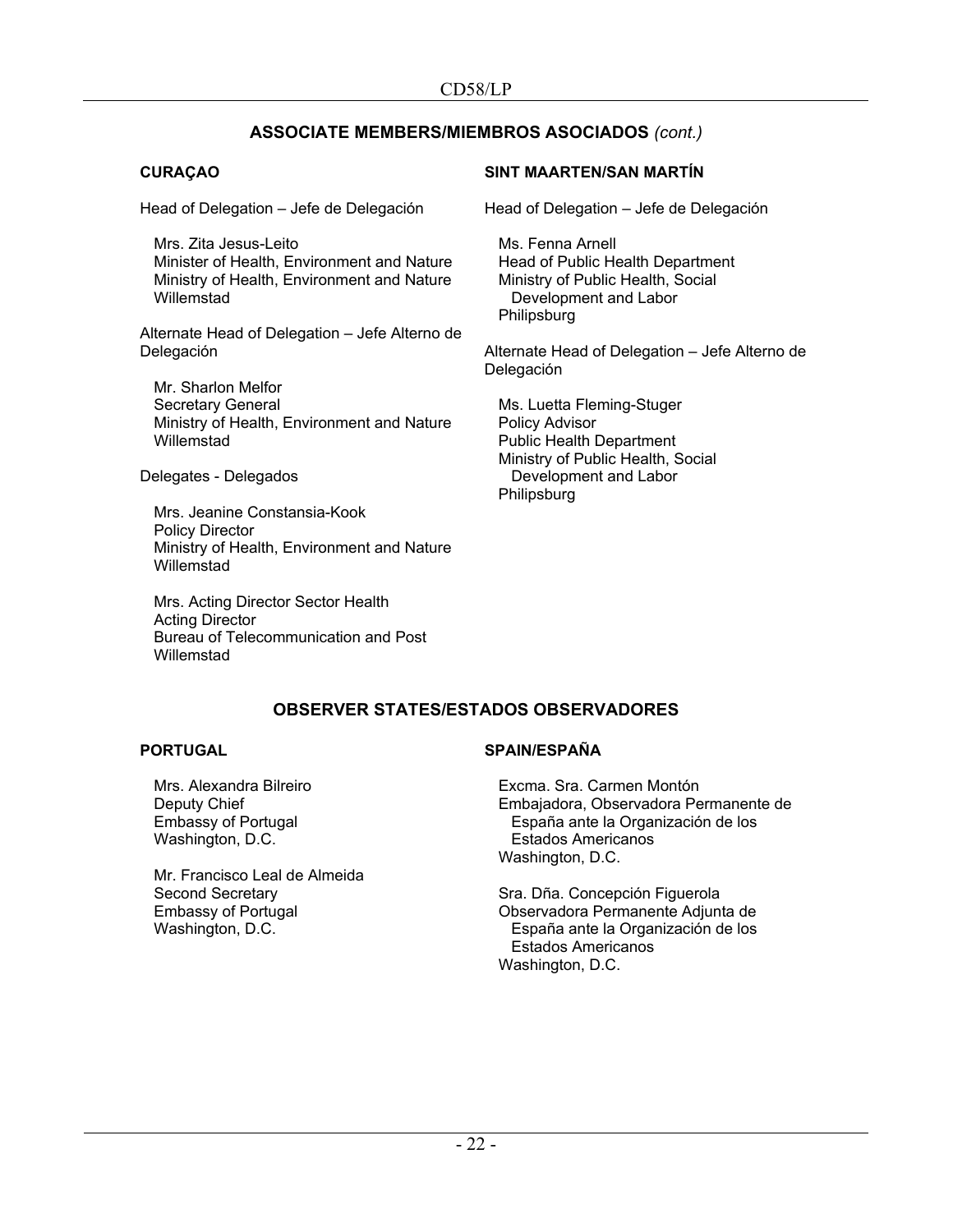## **REPRESENTATIVES OF THE EXECUTIVE COMMITTEE/ REPRESENTANTES DEL COMITÉ EJECUTIVO**

Lt. Col. The Hon. Jeffrey D. Bostic Minister of Health and Wellness Ministry of Health and Wellness St. Michael, Barbados

Lic. Martha Leticia Caballero Abraham Encargada de la Dirección General de Relaciones Internacionales Secretaría de Salud México, D.F.

## **UNITED NATIONS AND SPECIALIZED AGENCIES/ NACIONES UNIDAS Y AGENCIAS ESPECIALIZADAS**

**International Atomic Energy Agency/ Organismo Internacional de Energía Atómica**

**United Nations Environment Programme/ Programa de las Naciones Unidas para el Medio Ambiente**

Mr. Raúl Ramirez Mr. Saul Perez Mr. Enrique Estrada Lobato Ms. Lisbeth Cordero-Méndez

- Ms. Geraldine Aries de Goebl
- Ms. Lisa Stevens
- Ms. Diana Paez
- Mr. José Alfredo Polo Rubio

Mr. Jordi Pon

#### **REPRESENTATIVES OF INTERGOVERNMENTAL ORGANIZATIONS/ REPRESENTANTES DE ORGANIZACIONES INTERGUBERNAMENTALES**

**Amazon Cooperation Treaty Organization/Organización del Tratado de Cooperación Amazónica**

Sr. Carlos Lazary Sra. Alexandra Moreira Sr. Carlos Salinas Sr. Diego Pacheco

#### **Andean Health Organization - Hipólito Unanue Agreement/Organismo Andino de Salud - Convenio Hipólito Unanue**

Dra María del Carmen Calle Dra. Marisela Mallqui

#### **Caribbean Community/ Comunidad del Caribe**

Mr. Douglas Slater Mrs. Helen Royer Mrs. Beverly Reynolds **Caribbean Public Health Agency/Agencia de Salud Pública del Caribe**

Dr. Joy St. John Dr. Mark Sami Dr. Lisa Indar

**Council of Ministers of Health of Central America/Consejo de Ministros de Salud de Centroamérica y República Dominicana**

Dr. Alejandro Solís

#### **Organisation of Eastern Caribbean States/Organización de Estados del Caribe Oriental**

Dr. Lyda Atkins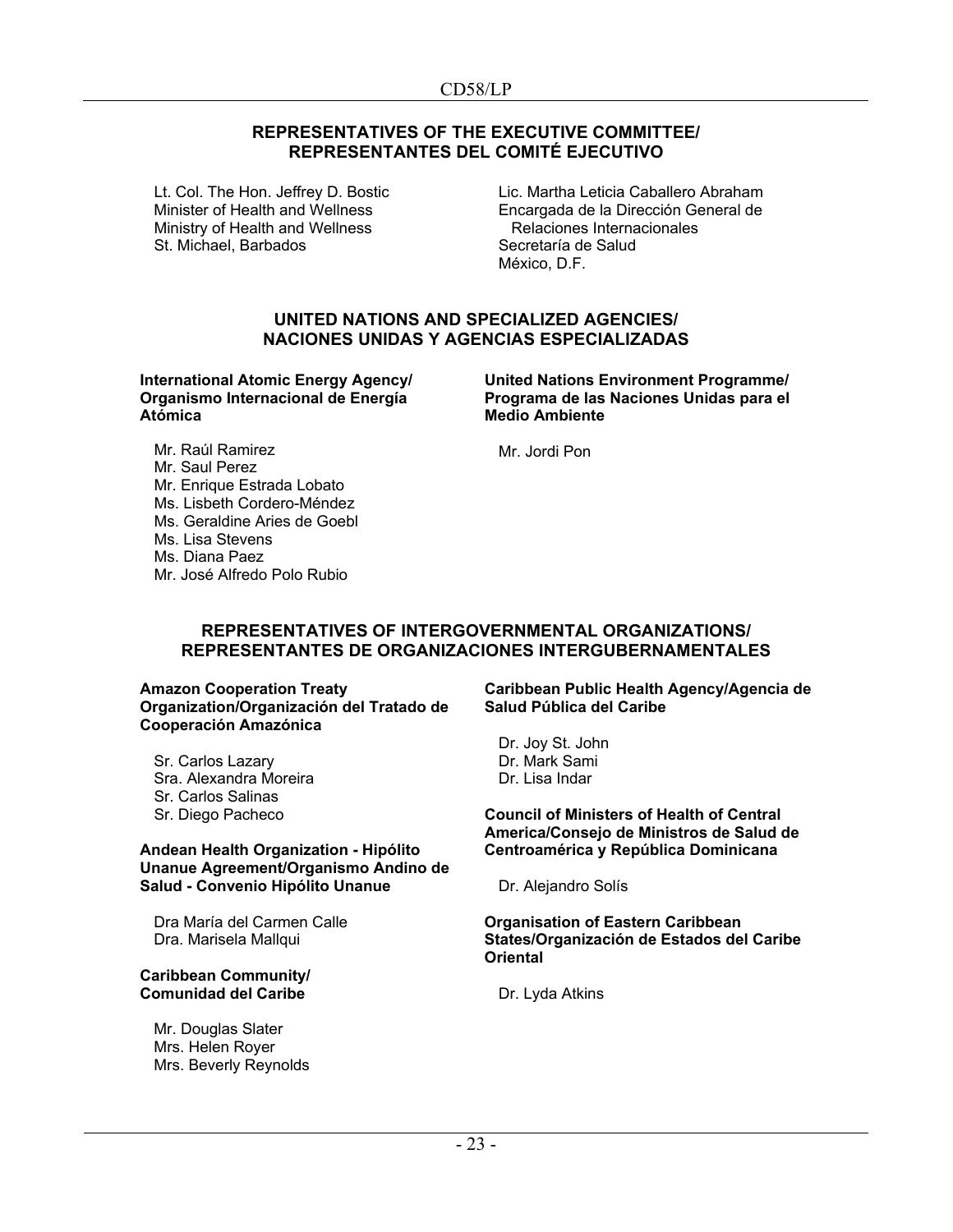## **REPRESENTATIVES OF NON-STATES ACTORS IN OFFICIAL RELATIONS WITH PAHO / REPRESENTANTES DE ACTORES NO ESTATALES EN RELACIONES OFICIALES CON LA OPS**

#### **American Public Health Association/Asociación Americana de Salud Pública**

Dr. George Benjamin Ms. Vina HuLamm

#### **American Speech-Language-Hearing Association/Asociación Americana del Habla, Lenguaje y Audición**

Mrs. Lily Waterston

#### **Drug for Neglected Diseases Initiative/ Iniciativa Medicamentos para Enfermedades Olvidadas**

Sr. Francisco Viegas Neves da Silva Sra. Cecilia Castillo Sr. Michel R Lotrowska

#### **Framework Covention Alliance/ Alianza para el Convenio Marco**

Dr. Eduardo Bianco

#### **Healthy Caribbean Coalition/ Coalición del Caribe Saludable**

Ms. Maisha Hutton Dr. Trevor Hassell Ms. Maxine Nuñez

#### **Inter-American Heart Foundation/ Fundación Interamericana del Corazón**

Dra. Beatriz Champagne Sra. Eugenia Ramos

#### **Latin American Association of Pharmaceutical industries/Asociación Latianoamericana de Industrias Farmaceúticas**

Sr. Rubén Abete Sr. Miguel Ángel Maito **Latin America Federation of the Pharmaceutical Industry/Federación Latinoamericana de la Industria Farmacéutica**

Sr. Juan Carlos Trujillo Sr. Rafael Diaz-Granados

#### **Latin American Society of Nephrology and Hypertension/ Sociedad Latinoamericana de Nefrología e Hipertensión**

Dr. Alejandro Ferreiro Fuentes Dr. Guillermo Álvarez Sra. María Carlota González Bedat

#### **Latin American and Caribbean Women´s Health Network/Red de Salud de las Mujeres Latinoamericanas y del Caribe**

Sra. Sandra Castañeda

#### **Mundo Sano Foundation/ Fundación Mundo Sano**

Ms. Andrea Gómez Sr. Marcelo Abril

#### **National Alliance for Hispanic Health/ Alianza Nacional para la Salud Hispana**

Ms. Marcela Gaitán

#### **Pan American Federation of Nursing Professionals/ Federación Panamericana de Profesionales de Enfermería**

Sr. José Jeréz

#### **Sabin Vaccine Institute/ Instituto de vacunas Sabin**

Ms. Madeline Kuney

#### **World Association for Sexual Health/ Asociación Mundial para la Salud Sexual**

Dra. Esther Corona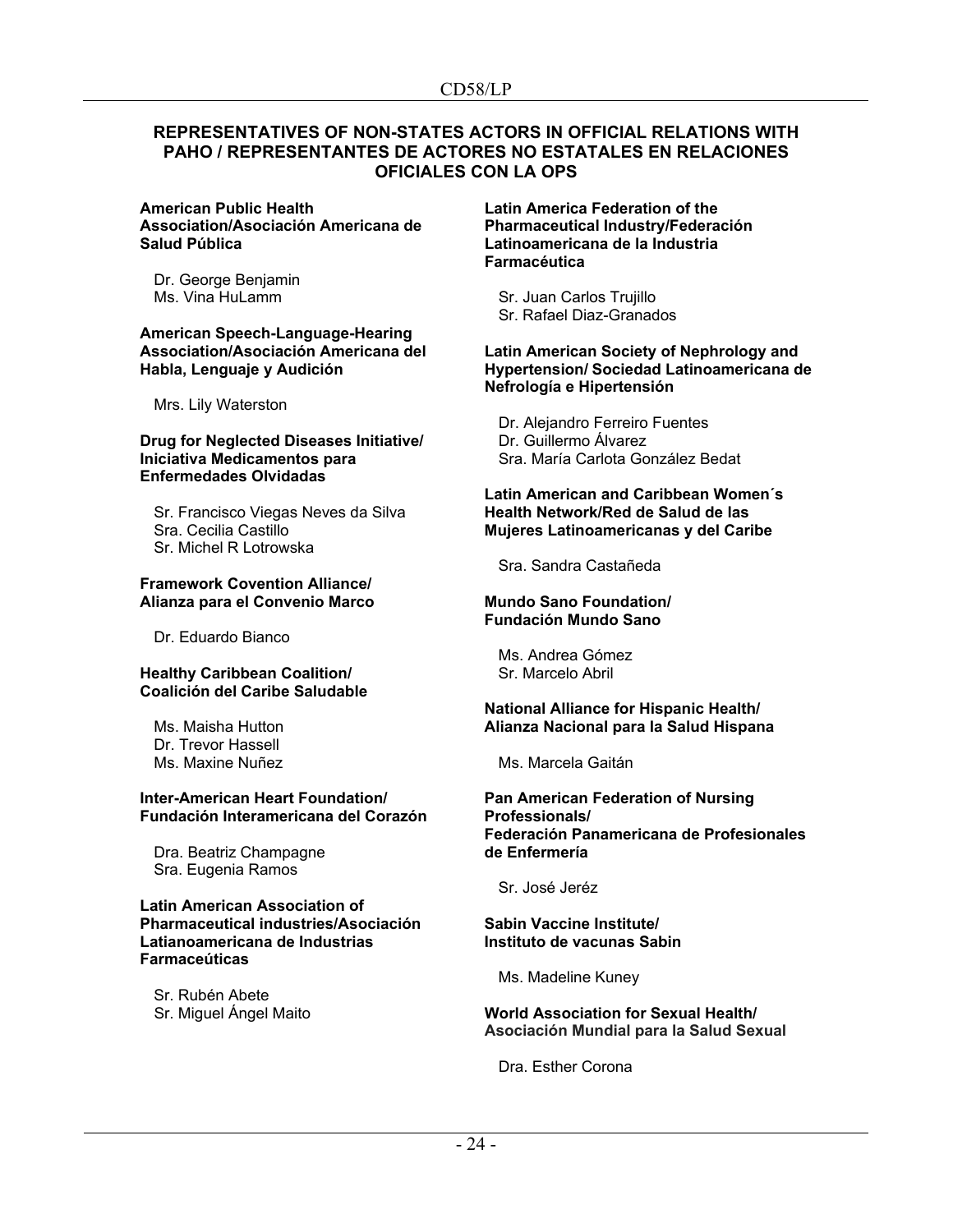# **REPRESENTATIVES OF NON-STATES ACTORS IN OFFICIAL RELATIONS WITH PAHO / REPRESENTANTES DE ACTORES NO ESTATALES EN RELACIONES OFICIALES CON LA OPS** *(cont.)*

**World Resources Institute/ Instituto de Recursos Mundiales**

Mr. Alejandro Schwedhelm

## **REPRESENTATIVES OF NON-STATES ACTORS IN OFFICIAL RELATIONS WITH WHO / REPRESENTANTES DE ACTORES NO ESTATALES EN RELACIONES OFICIALES CON LA OMS**

#### **Alzheimer's Disease International**

Ms. Laura Dabas

#### **American Heart Association/ Asociación Americana del Corazón**

Ms. Diana Vaca McGhie

#### **Center for Advanced Metabolic Medicine and Nutrition**

Dr. Ada Cuevas

#### **COCHRANE**

Ms. Tiffany Duque Mr. Xavier Bonfill

#### **Federación Internacional Farmacéutica/ International Pharmaceutical Federation**

Mr. Eduardo Savio Mr. Carlos Lacava Ms. Yajaira Quesada

#### **International Association for Hospice and Palliative Care/Asociación Internacional de Hospicios y Cuidados Paliativos**

Ms. Liliana De Lima Ms. Patricia Bonilla

#### **International Council of Nurses/ Consejo Internacional de Enfermería**

Ms. Erica Burton

**International Federation of Medical Students Associations/Federación Internacional de Asociaciones de Estudiantes de Medicina**

Dr. Chistopher Nahuel Spina Mena Dra. Mariana Martins Dr. Kelan Wu Dr. Yousra-Imane Benaskeur Dra. María José Jaramillo Cartwright Dr. Álvaro Mazariegos Dr. Javier Shafick Asfura

#### **International Federation on Ageing/ Federación Internacional sobre el Envejecimiento**

Ms. Jane Barrat

#### **International Society of Nephrology/Sociedad Internacional de Nefrología**

Dra. Tara Riva Dra. Adeera Levin

#### **International Pharmaceutical Students' Federation/Federación Internacional Estudiantes de Farmacia**

Ms. Alejandra Martínez Ms. Kathleen Laya Ms. Hera Ali Ms. Sofiya Terekhovska Mr. Jean-Pierre Regalado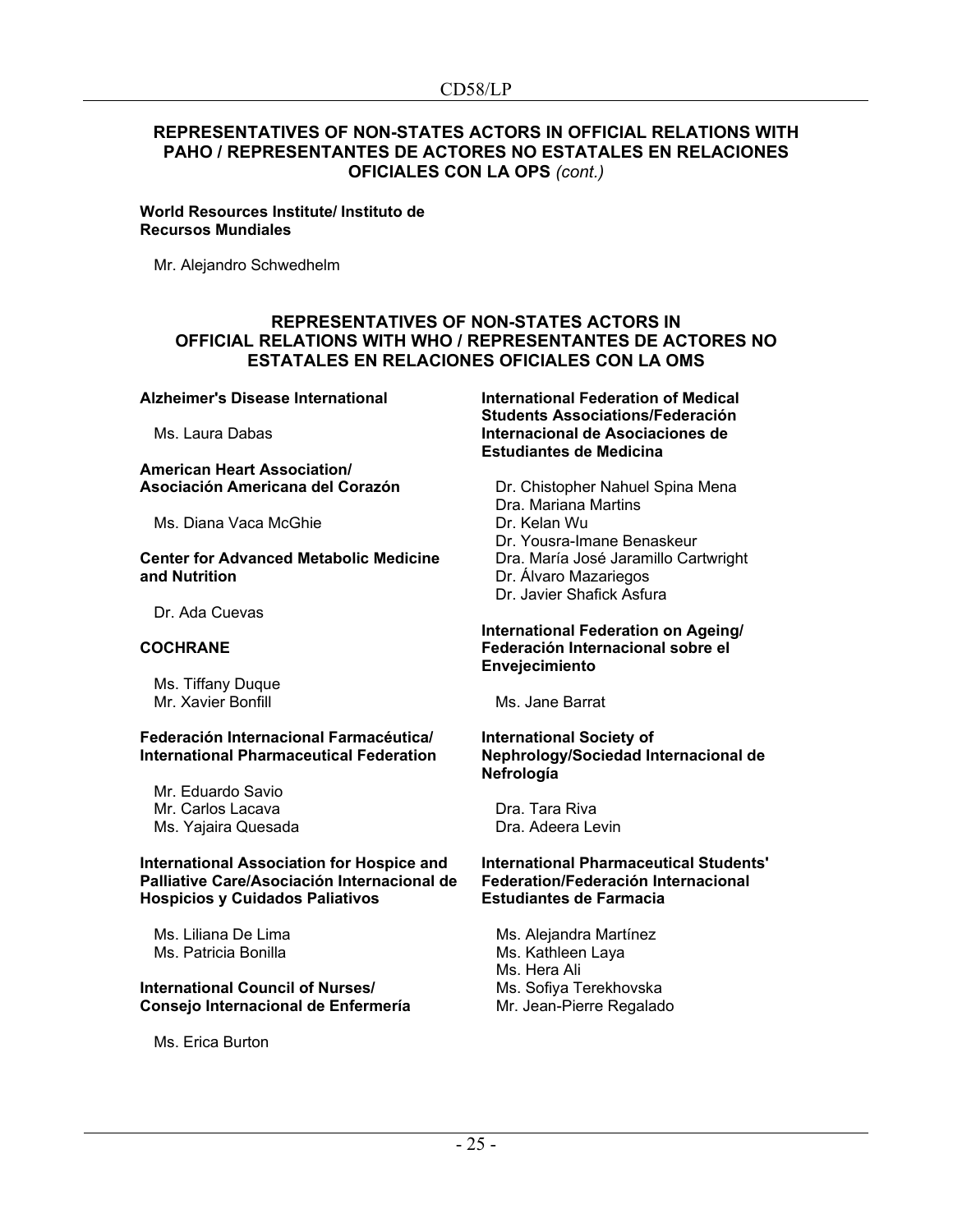## **REPRESENTATIVES OF NON-STATES ACTORS IN OFFICIAL RELATIONS WITH WHO / REPRESENTANTES DE ACTORES NO ESTATALES EN RELACIONES OFICIALES CON LA OMS** *(cont.)*

**International Federation of Pharmaceutical Manufacturers and Associations/ Federación Internacional de Fabricantes y Asociaciones Farmacéuticas**

Ms. Vanessa Peberdy Mr. Josh Black

**Internacional Society of Radiographers and Radiological Technologists/Sociedad Internacional de Radiógrafos y Tecnólogos en RadiaciónISRRT**

Mr. Terry Ell

**Word Council of Churches/ Consejo Mundial de Iglesias**

Mr. Mwai Makoka

#### **World Heart Federation/ Federación Mundial del Corazón**

Ms. Kelcey Armstrong- Walenczak Mr. Yunshu Wang Ms. Florence Berteletti

#### **World Federation of Societies of Anaesthesiologists/Federación Mundial de Sociedades de Anestesiólogos**

Mr. Francis Peel

**Word Obesity Federation/ Federación Mundial de Obesidad**

Rachel Thompson

#### **Windward Islands Research and Education Foundation/Fundación de Investigación y Educación de las Islas de Barlovento**

Mr. Trevor Noel

# **SPECIAL GUESTS/ INVITADOS ESPECIALES**

Hon. Ms. Mia Mottley Prime Minister of Barbados

Excmo. Sr. Iván Duque Márquez Presidente de la República de Colombia Sr. Luis Almagro Secretario General Organización de los Estados Americanos

Sr. Luis Alberto Moreno Presidente Banco Interamericano de Desarrollo

# **WORLD HEALTH ORGANIZATION/ ORGANIZACIÓN MUNDIAL DE LA SALUD**

Dr. Tedros Adhanom Ghebreyesus Director General